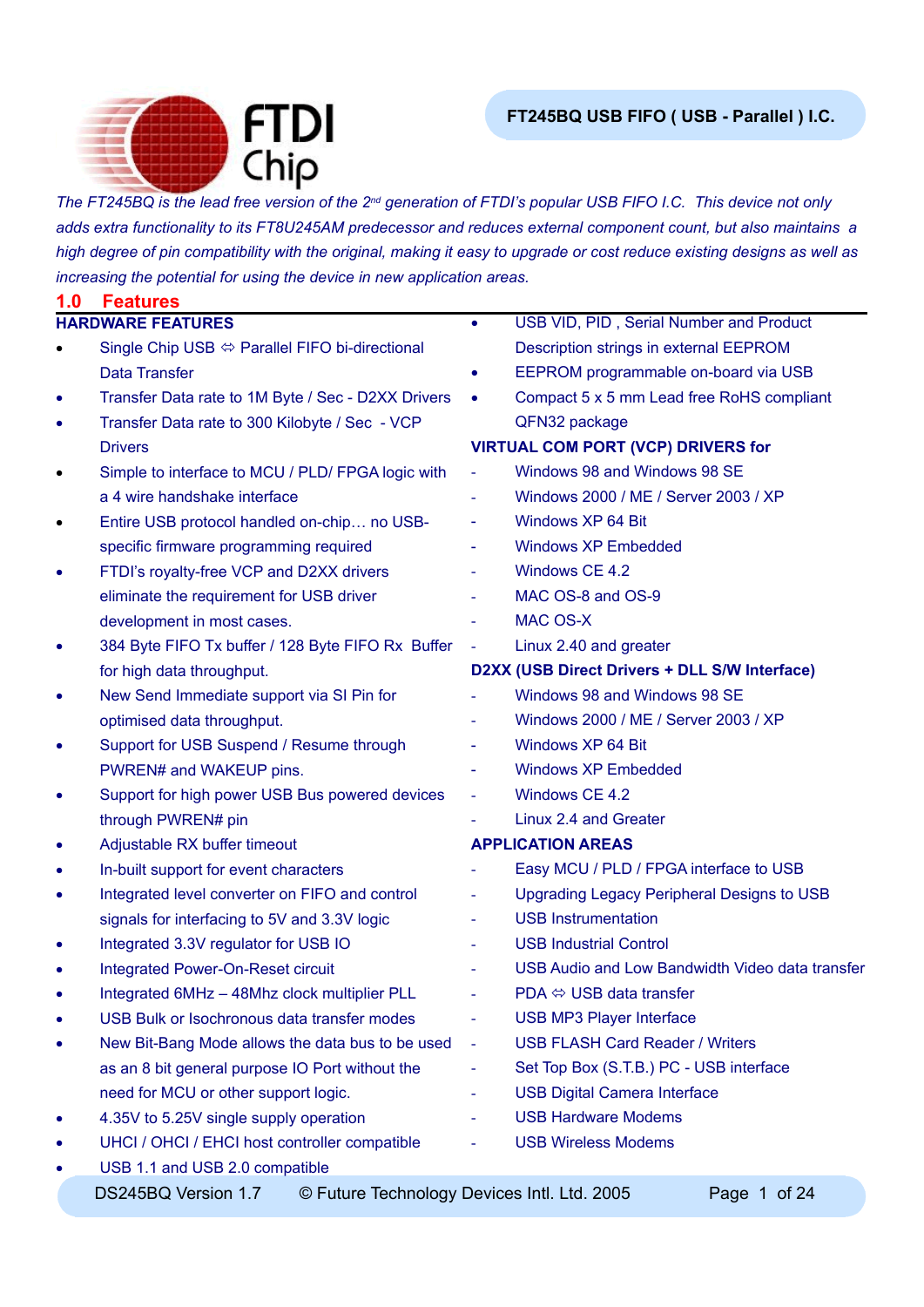#### **1.1 General Description**

The FT245BQ provides an easy cost-effective method of transferring data to / from a peripheral and a host P.C. at up to 8 Million bits (1 Megabyte) per second. Its simple, FIFO-like design makes it easy to interface to any microcontroller or microprocessor via IO ports.

To send data from the peripheral to the host computer, simply write the byte-wide data into the module when TXE# is low. If the (384-byte) transmit buffer fills up or is busy storing the previously written byte, the device keeps TXE# high in order to stop further data from being written until some of the FIFO data has been transferred over USB to the host. TXE# goes high after every byte written.

When the host sends data to the peripheral over USB, the device will take RXF# low to let the peripheral know that at least one byte of data is available. The peripheral can read a data byte every time RXF# goes low. RXF# goes high after every byte read.

By using FTDI's virtual COM port drivers, the peripheral looks like a standard COM port to the application software. Commands to set the baud rate are ignored - the device always transfers data at its fastest rate regardless of the application's baud-rate setting. Alternatively, FTDI's D2XX drivers allow application software to access the device "directly" through a published DLL based API. Details of the current VCP and D2XX driver can be found on FTDI's web site ( [http://www.ftdichip.com](http://www.ftdichip.com/FTDisti.htm) )

#### **2.0 Enhancements**

*This section summarises the enhancements of the 2nd generation device compared to its FT8U245AM predecessor. For further details, consult the device pin-out description and functional descriptions.*

• **Integrated Power-On-Reset (POR) Circuit** The device now incorporates an internal POR function. The existing RESET# pin is maintained in order to allow external logic to reset the device where required, however for many applications this pin can now be either left N/C or hard wired to VCC. In addition, a new reset output pin (RSTOUT#) is provided in order to allow the new POR circuit to provide a stable reset to external MCU and other devices. RSTOUT# was the TEST pin on the previous generation of devices.

#### • **Integrated RCCLK Circuit**

In the previous devices, an external RC circuit was required to ensure that the oscillator and clock multiplier PLL frequency was stable prior to enabling the clock internal to the device. This circuit is now embedded on-chip – the pin assigned to this function is now designated as the TEST pin and should be tied to GND for normal operation.

• **Integrated Level Converter on FIFO interface and control signals**

> The previous devices would drive the FIFO and control signals at 5V CMOS logic levels. The new device has a separate VCCIO pin allowing the device to directly interface to 3.3V and other logic families without the need for external level converter I.C.'s

• **Power Management control for USB Bus Powered, high current devices**

> A new PWREN# signal is provided which can be used to directly drive a transistor or P-Channel MOSFET in applications where power switching of external circuitry is required. A new EEPROM based option makes the device pull gently down its FIFO interface lines when the power is shut off (PWREN# is High). In this mode, any residual voltage on external circuitry is bled to GND when

DS245BQ Version 1.7 © Future Technology Devices Intl. Ltd. 2005 Page 2 of 24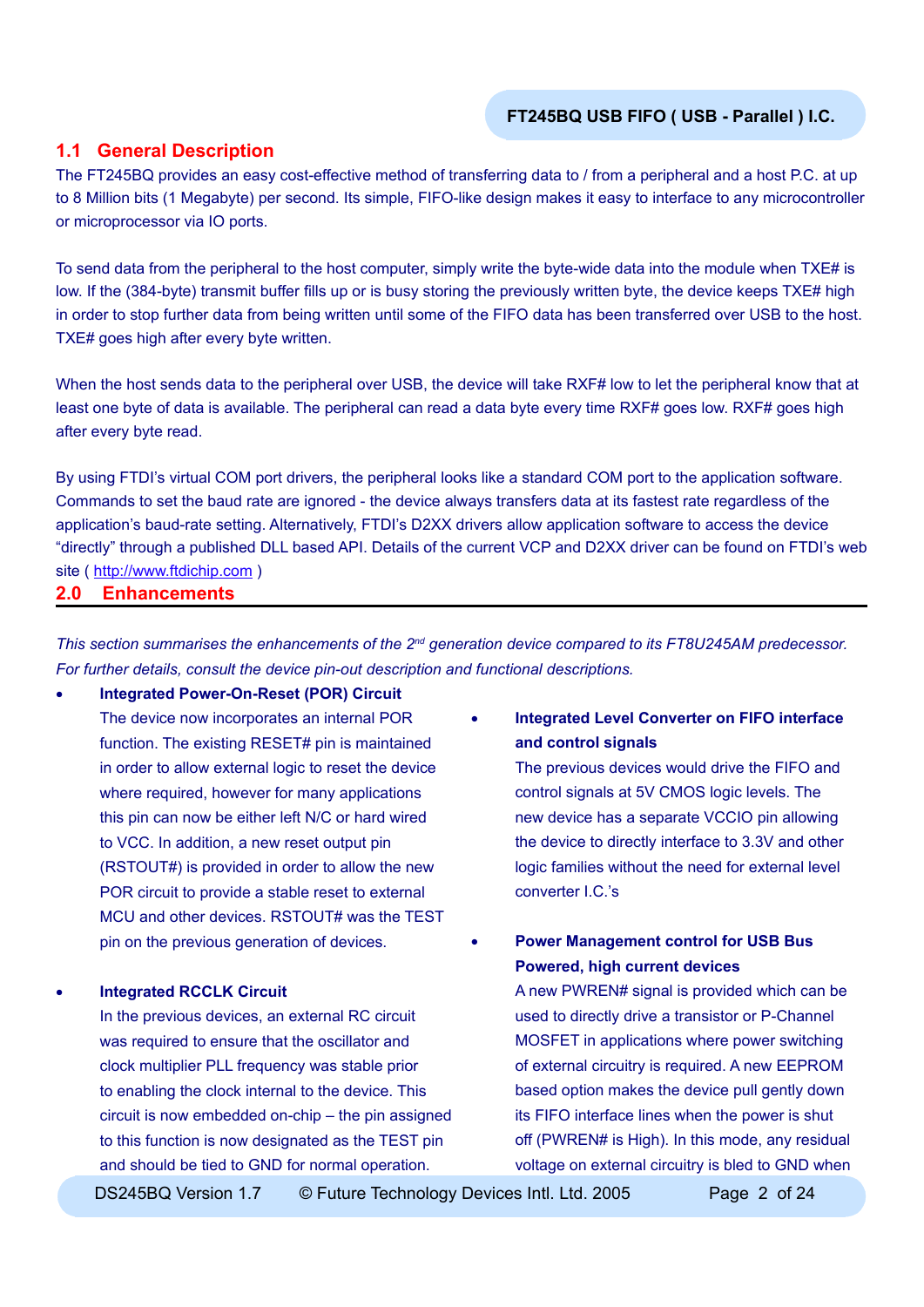power is removed thus ensuring that external circuitry controlled by PWREN# resets reliably when power is restored. PWREN# can also be used by external circuitry to determine when USB is in suspend mode (PWREN# goes high).

• **Send Immediate / WakeUp (SI / WU) signal** The new Send Immediate / WakeUp signal combines two functions on a single pin. If USB is in suspend mode (and remote wakeup is enabled in the EEPROM), strobing this pin low will cause the device to request a resume from suspend (WakeUp) on the USB Bus. Normally, this can be used to wake up the Host PC. During normal operation, if this pin is strobed low any data in the device RX buffer will be sent out over USB on the next Bulk-IN request from the drivers regardless of the packet size. This can be used to optimise USB transfer speed for some applications.

#### • **Lower Suspend Current**

Integration of RCCLK within the device and internal design improvements reduce the suspend current of the FT245BQ to under 100uA typical (excluding the 1.5K pull-up on USBDP) in USB suspend mode. This allows greater margin for peripherals to meet the USB Suspend current limit of 500uA.

- **Support for USB Isochronous Transfers** Whilst USB Bulk transfer is usually the best choice for data transfer, the scheduling time of the data is not quaranteed. For applications where scheduling latency takes priority over data integrity such as transferring audio and low bandwidth video data, the new device now offers an option of USB Isochronous transfer via an option bit in the EEPROM.
- **Programmable FIFO TX Buffer Timeout** In the previous device, the TX buffer timeout used to flush remaining data from the TX buffer was fixed at 16ms timeout. This timeout is now

# **FT245BQ USB FIFO ( USB - Parallel ) I.C.**

programmable over USB in 1ms increments from 1ms to 255ms, thus allowing the device to be better optimised for protocols requiring faster response times from short data packets.

## • **Relaxed VCC Decoupling**

The 2<sup>nd</sup> generation devices now incorporate a level of on-chip VCC decoupling. Though this does not eliminate the need for external decoupling capacitors, it significantly improves the ease of PCB design requirements to meet FCC, CE and other EMI related specifications.

#### • **Bit Bang Mode**

The 2<sup>nd</sup> generation device has a new option referred to as "Bit Bang" mode. In Bit Bang mode, the eight FIFO data lines can be switched between FIFO interface mode and an 8-bit Parallel IO port. Data packets can be sent to the device and they will be sequentially sent to the interface at a rate controlled by an internal timer (equivalent to the prescaler of the FT232BQ device). As well as allowing the device to be used stand-alone as a general purpose IO controller for example controlling lights, relays and switches, some other interesting possibilities exist. For instance, it may be possible to connect the device to an SRAM configurable FPGA as supplied by vendors such as Altera and Xilinx. The FPGA device would normally be un-configured (i.e. have no defined function) at power-up. Application software on the PC could use Bit Bang Mode to download configuration data to the FPGA which would define its hardware function, then after the FPGA device is configured the FT245BQ can switch back into FIFO interface mode to allow the programmed FPGA device to communicate with the PC over USB. This approach allows a customer to create a "generic" USB peripheral who's hardware function can be defined under control of the application software. The FPGA based hardware can be easily upgraded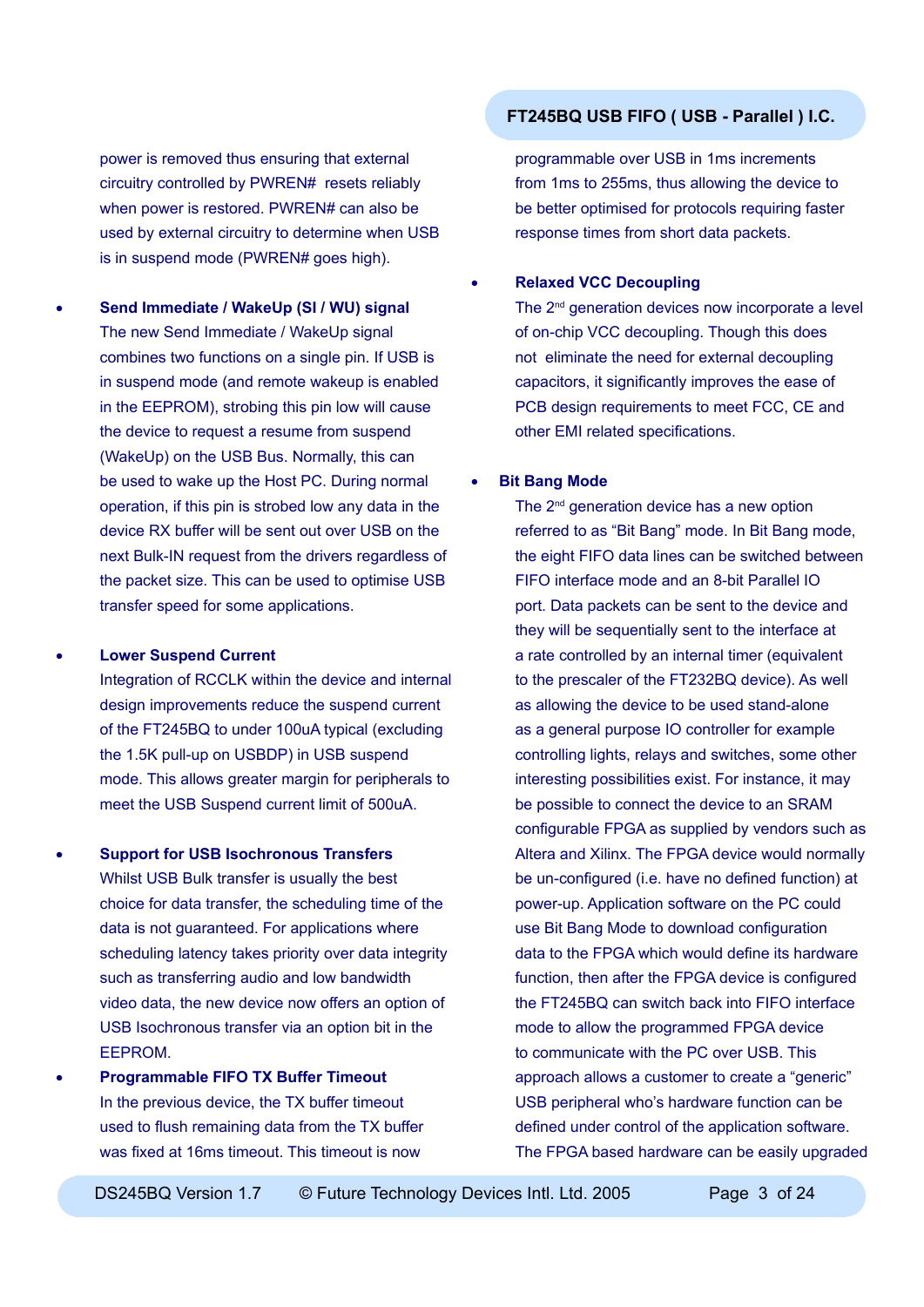or totally changed simply by changing the FPGA configuration data file. Application notes, software and development modules for this application area will be available from FTDI and other  $3<sup>rd</sup>$  party developers.

#### • **Less External Support Components**

As well as eliminating the RCCLK RC network, and for most applications the need for an external reset circuit, we have also eliminated the requirement for a 100K pull-up on EECS to select 6MHz operation. When the FT245BQ is being used without the configuration EEPROM, EECS, EESK and EEDATA can now be left n/c. For circuits requiring a long reset time (where the device is reset externally using a reset generator I.C., or reset is controlled by the IO port of a MCU, FPGA or ASIC device) an external transistor circuit is no longer required as the 1.5K pull-up resistor on USBDP can be wired to the RSTOUT# pin instead of to 3.3V. Note : RSTOUT# drives out at 3.3V level, not at 5V VCC level. This is the preferred configuration for new designs.

#### • **Extended EEPROM Support**

The previous generation of devices only supported EEPROM of type 93C46 (64 x 16 bit). The new devices will also work with EEPROM type 93C56 (128 x 16 bit) and 93C66 (256 x 16 bit). The extra space is not used by the device, however it is available for use by other external MCU / logic whilst the FT245BQ is being held in reset.

#### • **USB 2.0 ( full speed option )**

A new EEPROM based option allows the FT245BQ to return a USB 2.0 device descriptor as opposed to USB 1.1. Note : The device would be a USB 2.0 Full Speed device (12Mb/s) as opposed to a USB 2.0 High Speed device (480Mb/s).

#### **FT245BQ USB FIFO ( USB - Parallel ) I.C.**

#### • **Multiple Device Support without EEPROM**

When no EEPROM (or a blank or invalid EEPROM) is attached to the device, the FT245BQ no longer gives a serial number as part of its USB descriptor. This allows multiple devices to be simultaneously connected to the same PC. However, we still highly recommend that EEPROM is used, as without serial numbers a device can only be identified by which hub port in the USB tree it is connected to which can change if the end user re-plugs the device into a different USB port.

#### • **EEREQ# / EEGNT#**

These (FT8U245AM) pins are no longer supported on the FT245BQ device. They have been replaced with the new SI / WU and PWREN# signals respectively.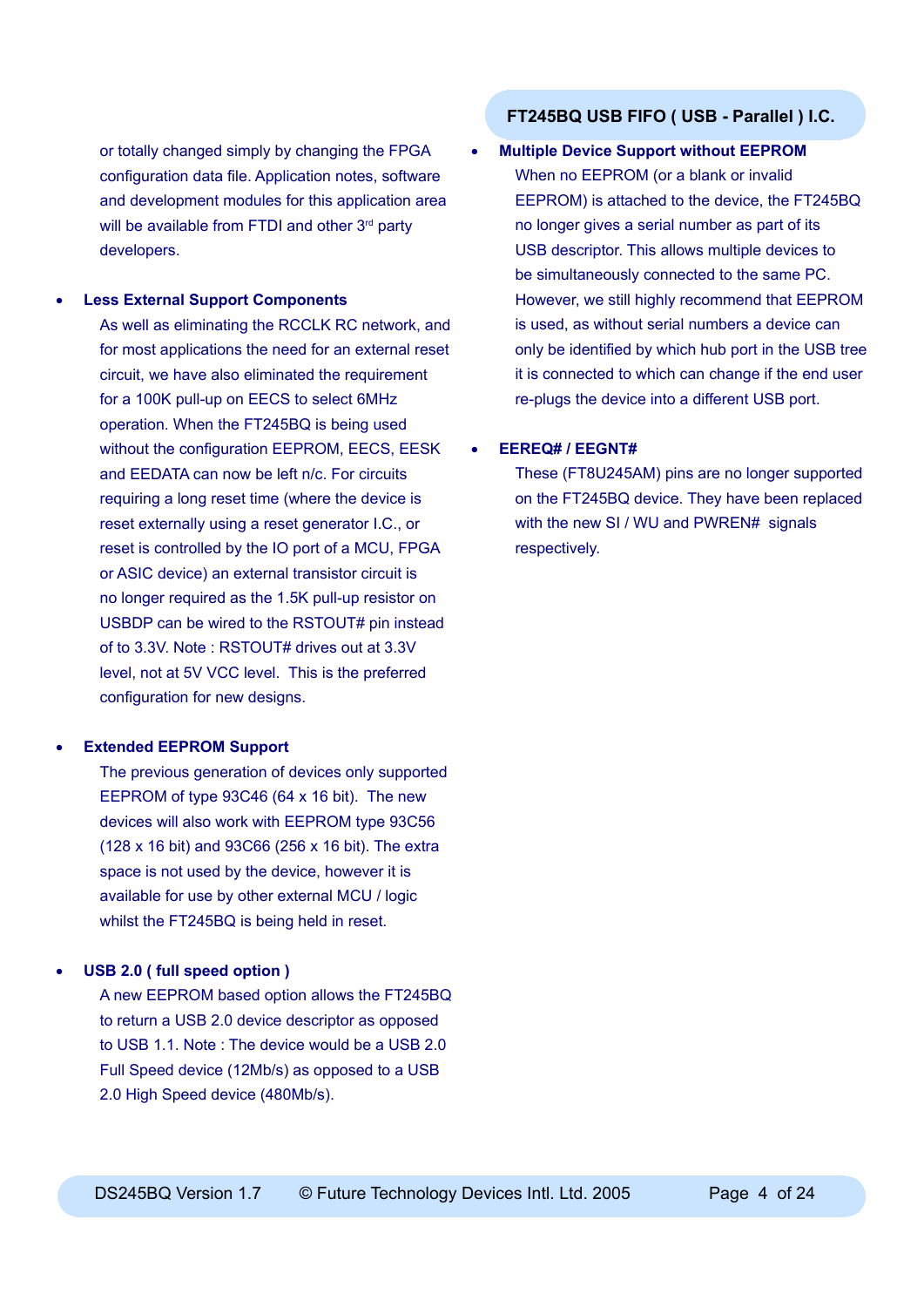

# **3.0 Block Diagram ( simplified )**

# **3.1 Functional Block Descriptions**

## • **3.3V LDO Regulator**

The 3.3V LDO Regulator generates the 3.3 volt reference voltage for driving the USB transceiver cell output buffers. It requires an external decoupling capacitor to be attached to the 3V3OUT regulator output pin. It also provides 3.3V power to the RSTOUT# pin. The main function of this block is to power the USB Transceiver and the Reset Generator Cells rather than to power external logic. However, external circuitry requiring 3.3V nominal at a current of not greater than 5mA could also draw its power from the 3V3OUT pin if required.

#### • **USB Transceiver**

The USB Transceiver Cell provides the USB 1.1 / USB 2.0 full-speed physical interface to the USB cable. The output drivers provide 3.3 volt level slew rate control signalling, whilst a differential receiver and two single ended receivers provide USB data in, SEO and USB Reset condition detection.

#### • **USB DPLL**

The USB DPLL cell locks on to the incoming NRZI USB data and provides separate recovered clock and data signals to the SIE block.

#### • **6MHz Oscillator**

The 6MHz Oscillator cell generates a 6MHz reference clock input to the x8 Clock multiplier from an external 6MHz crystal or ceramic resonator.

#### • **x8 Clock Multiplier**

The x8 Clock Multiplier takes the 6MHz input from the Oscillator cell and generates a 12MHz reference clock for the SIE, USB Protocol Engine and FIFO controller blocks. It also generates a 48MHz reference clock for the USB DPLL.

DS245BQ Version 1.7  $\circ$  Future Technology Devices Intl. Ltd. 2005 Page 5 of 24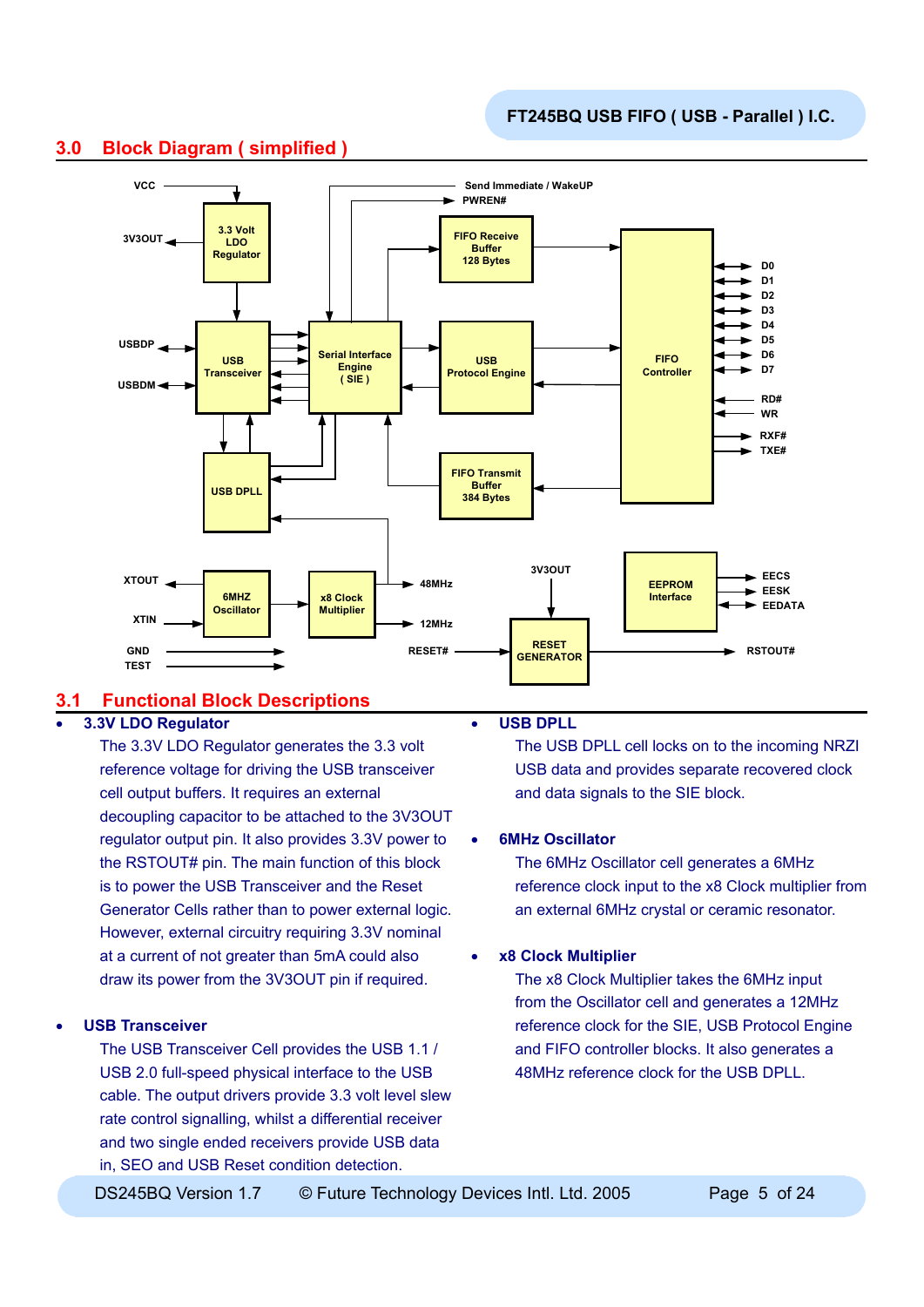#### • **Serial Interface Engine (SIE)**

The Serial Interface Engine (SIE) block performs the Parallel to Serial and Serial to Parallel conversion of the USB data. In accordance to the USB 2.0 specification, it performs bit stuffing / unstuffing and CRC5 / CRC16 generation / checking on the USB data stream.

#### • **USB Protocol Engine**

The USB Protocol Engine manages the data stream from the device USB control endpoint. It handles the low level USB protocol (Chapter 9) requests generated by the USB host controller and the commands for controlling the functional parameters of the FIFO.

#### • **FIFO Receive Buffer (128 bytes)**

Data sent from the USB Host to the FIFO via the USB data out endpoint is stored in the FIFO Receive Buffer and is removed from the buffer by reading the FIFO contents using RD#.

#### • **FIFO Transmit Buffer (384 bytes)**

Data written into the FIFO using WR# is stored in the FIFO Transmit Buffer. The Host removes Data from the FIFO Transmit Data by sending a USB request for data from the device data in endpoint.

#### • **FIFO Controller**

The FIFO Controller handles the transfer of data between the external FIFO interface pins and the FIFO Transmit and Receive buffers.

#### • **RESET Generator**

The Reset Generator Cell provides a reliable power-on reset to the device internal circuitry on power up. An additional RESET# input and RSTOUT# output are provided to allow other devices to reset the FT245BQ, or the FT245BQ to reset other devices respectively. During reset, RSTOUT# is driven low, otherwise it drives out at the 3.3V provided by the onboard regulator. RSTOUT# can be used to control the 1.5K pull-up on USBDP directly where delayed USB

## **FT245BQ USB FIFO ( USB - Parallel ) I.C.**

enumeration is required. RSTOUT# will be low for approximately 5ms after VCC has risen above 3.5V AND the device oscillator is running AND RESET# is high. RESET# should be tied to VCC unless it is a requirement to reset the device from external logic or an external reset generator I.C.

#### • **EEPROM Interface**

Though the FT245BQ will work without the optional EEPROM, an external 93C46 (93C56 or 93C66) EEPROM can be used to customise the USB VID, PID, Serial Number, Product Description Strings and Power Descriptor value of the FT245BQ for OEM applications. Other parameters controlled by the EEPROM include Remote Wake Up, Isochronous Transfer Mode, Soft Pull Down on Power-Off and USB 2.0 descriptor modes. The EEPROM should be a 16 bit wide configuration such as a MicroChip 93LC46B or equivalent capable of a 1Mb/s clock rate at VCC = 4.35V to 5.25V. The EEPROM is programmableon board over USB using a utility available from FTDI's web site ( [http://www.ftdichip.com](http://www.ftdichip.com/FTDisti.htm) ). This allows a blank part to be soldered onto the PCB and programmed as part of the manufacturing and test process.

If no EEPROM is connected (or the EEPROM is blank), the FT245BQ will use its built-in default VID, PID Product Description and Power Descriptor Value. In this case, the device will not have a serial number as part of the USB descriptor.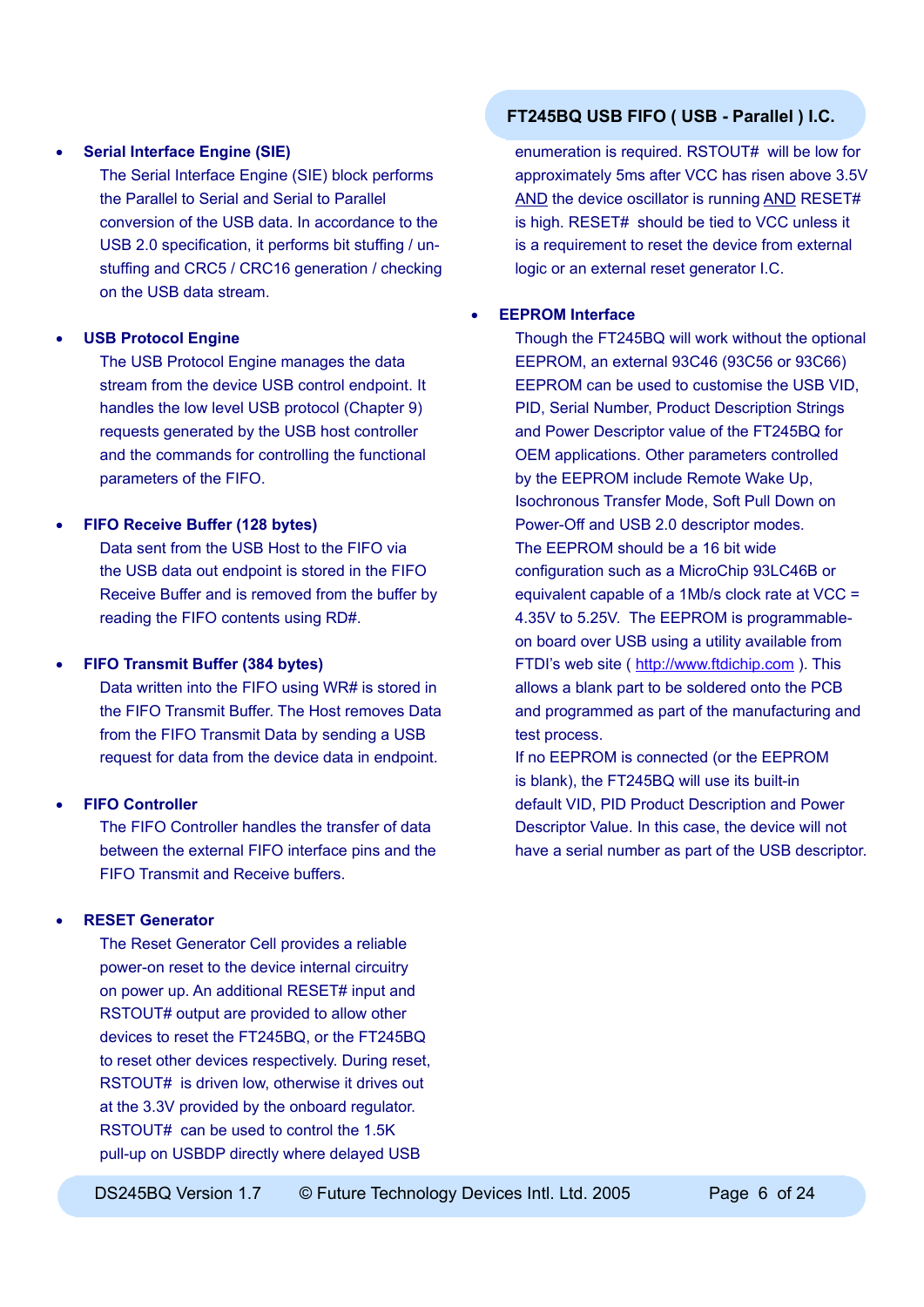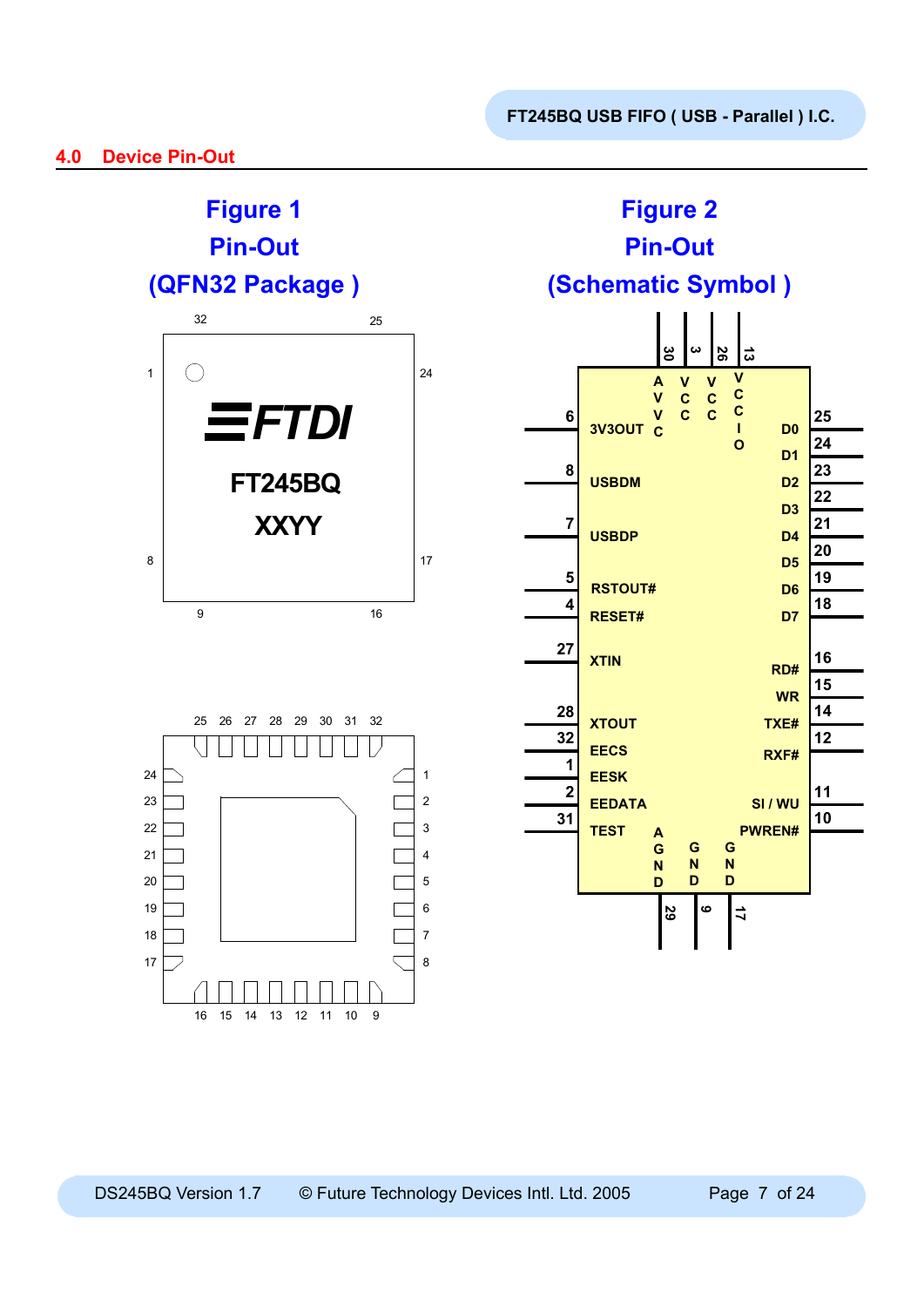# **4.1 Signal Descriptions**

## **Table 1 - FT245BQ - PINOUT DESCRIPTION**

#### **FIFO DATA BUS GROUP (\*\*\* Note 1)**

| Pin# | <b>Signal</b>  | <b>Type</b> | <b>Description</b>  |
|------|----------------|-------------|---------------------|
| 25   | <b>DO</b>      | I/O         | FIFO Data Bus Bit 0 |
| 24   | D <sub>1</sub> | I/O         | FIFO Data Bus Bit 1 |
| 23   | D <sub>2</sub> | I/O         | FIFO Data Bus Bit 2 |
| 22   | D <sub>3</sub> | $I/O$       | FIFO Data Bus Bit 3 |
| 21   | D4             | I/O         | FIFO Data Bus Bit 4 |
| 20   | D <sub>5</sub> | I/O         | FIFO Data Bus Bit 5 |
| 19   | D <sub>6</sub> | $I/O$       | FIFO Data Bus Bit 6 |
| 18   | D7             | $I/O$       | FIFO Data Bus Bit 7 |

#### **FIFO CONTROL INTERFACE GROUP**

| Pin# | <b>Signal</b> | <b>Type</b> | <b>Description</b>                                                                                                                                                            |
|------|---------------|-------------|-------------------------------------------------------------------------------------------------------------------------------------------------------------------------------|
| 16   | RD#           | IN          | Enables Current FIFO Data Byte on D0D7 when low. Fetches the next FIFO<br>Data Byte (if available) from the Receive FIFO Buffer when RD# goes from low<br>to high. *** Note 1 |
| 15   | WR.           | IN          | Writes the Data Byte on the D0D7 into the Transmit FIFO Buffer when WR goes<br>from high to low. *** Note 1                                                                   |
| 14   | TXF#          | <b>OUT</b>  | When high, do not write data into the FIFO. When low, data can be written into<br>the FIFO by strobing WR high then low. *** Note 2                                           |
| 12   | RXF#          | <b>OUT</b>  | When high, do not read data from the FIFO. When low, there is data available in<br>the FIFO which can be read by strobing RD# low then high again *** Note 2                  |

#### **USB INTERFACE GROUP**

| $P$ in# | <b>Signal</b> | Type | <b>Description</b>                                                |
|---------|---------------|------|-------------------------------------------------------------------|
|         | <b>USBDP</b>  | $II$ | USB Data Signal Plus (Requires 1.5K pull-up to 3V3OUT or RSTOUT#) |
|         | <b>USBDM</b>  | $II$ | USB Data Signal Minus                                             |

#### **EEPROM INTERFACE GROUP**

| Pin# | <b>Signal</b> | <b>Type</b> | <b>Description</b>                                                                                                                                                                                                       |
|------|---------------|-------------|--------------------------------------------------------------------------------------------------------------------------------------------------------------------------------------------------------------------------|
| 32   | <b>EECS</b>   | $II$        | EEPROM – Chip Select. For 48MHz operation pull EECS to GND using a 10K<br>resistor. For 6MHz operation no resistor is required. *** Note 3                                                                               |
|      | <b>FESK</b>   | <b>OUT</b>  | Clock signal to EEPROM. Adding a 10K pull down resistor onto EESK will cause<br>the FT245BQ to use USB Product ID 6005 (hex) instead of 6001 (hex). All of the<br>other USB device descriptors are unchanged. *** Note 3 |
|      | <b>FEDATA</b> | $II$        | EEPROM - Data I/O Connect directly to Data-In of the EEPROM and to Data-<br>Out of the EEPROM via a 2.2K resistor. Also pull Data-Out of the EEPROM to<br>VCC via a 10K resistor for correct operation. *** Note 3       |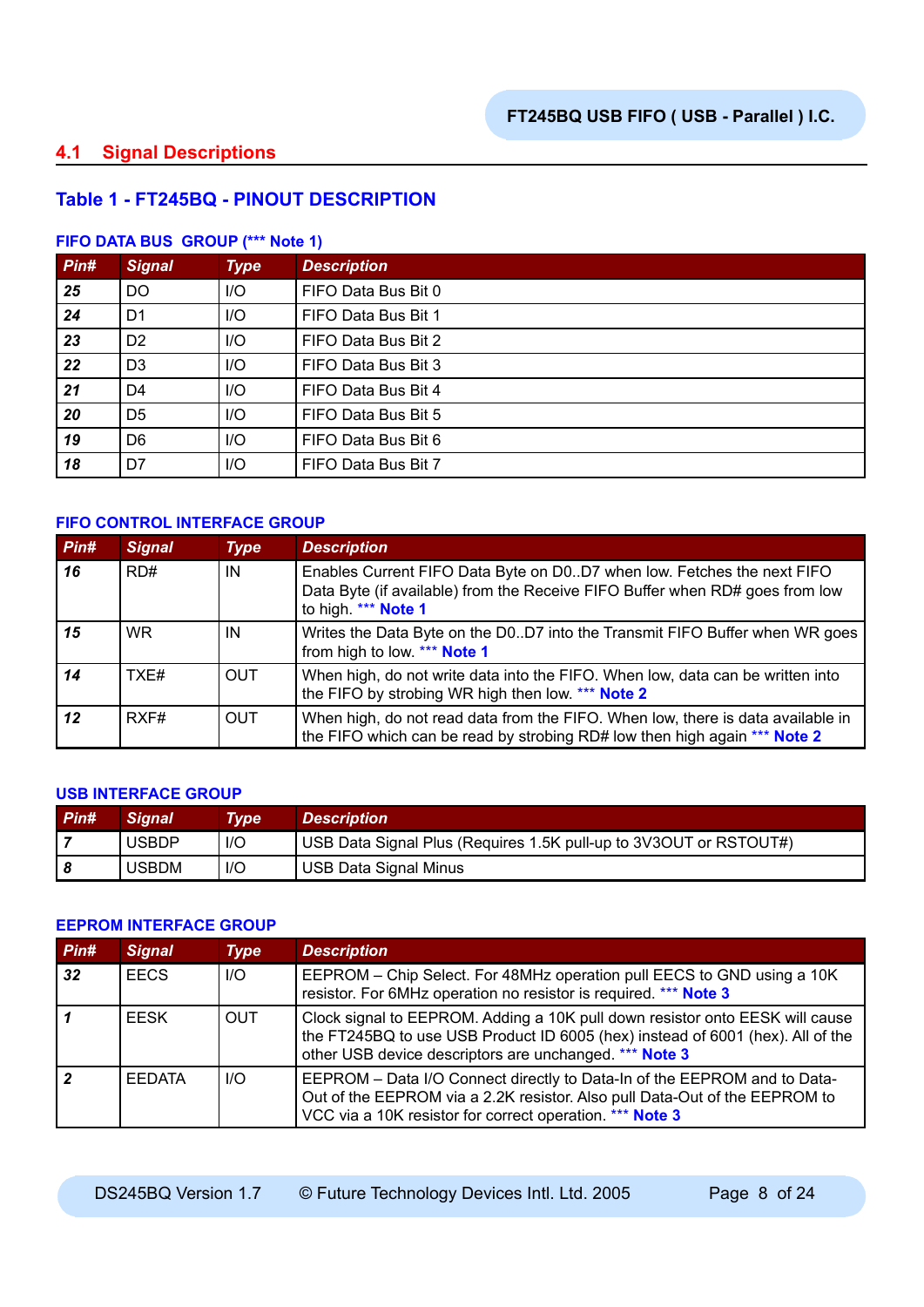|      | I UMEN UUNTINUL UNUUI |             |                                                                                                                                                                                                                                                                                                                                                                                                                                                                                                                                                                                                                                                 |  |  |  |  |
|------|-----------------------|-------------|-------------------------------------------------------------------------------------------------------------------------------------------------------------------------------------------------------------------------------------------------------------------------------------------------------------------------------------------------------------------------------------------------------------------------------------------------------------------------------------------------------------------------------------------------------------------------------------------------------------------------------------------------|--|--|--|--|
| Pin# | <b>Signal</b>         | <b>Type</b> | <b>Description</b>                                                                                                                                                                                                                                                                                                                                                                                                                                                                                                                                                                                                                              |  |  |  |  |
| 10   | PWREN#                | <b>OUT</b>  | Goes Low after the device is configured via USB, then high during USB suspend.<br>Can be used to control power to external logic using a P-Channel Logic Level<br>MOSFET switch. Enable the Interface Pull-Down Option in EEPROM when using<br>the PWREN# pin in this way.                                                                                                                                                                                                                                                                                                                                                                      |  |  |  |  |
| 11   | SI/WU                 | IN          | The Send Immediate / WakeUp signal combines two functions on a single pin. If<br>USB is in suspend mode (PWREN# = 1) and remote wakeup is enabled in the<br>EEPROM, strobing this pin low will cause the device to request a resume on the<br>USB Bus. Normally, this can be used to wake up the Host PC.<br>During normal operation (PWREN# = 0), if this pin is strobed low any data in the<br>device TX buffer will be sent out over USB on the next Bulk-IN request from the<br>drivers regardless of the pending packet size. This can be used to optimise USB<br>transfer speed for some applications. Tie this pin to VCCIO if not used. |  |  |  |  |

#### **POWER CONTROL GROUP**

#### **MISCELLANEOUS SIGNAL GROUP**

| Pin# | <b>Signal</b> | <b>Type</b> | <b>Description</b>                                                                                                                                                                                                                                                                                               |
|------|---------------|-------------|------------------------------------------------------------------------------------------------------------------------------------------------------------------------------------------------------------------------------------------------------------------------------------------------------------------|
|      | RESET#        | IN          | Can be used by an external device to reset the FT245BQ. If not required, tie to<br>VCC.                                                                                                                                                                                                                          |
| 5    | RSTOUT#       | <b>OUT</b>  | Output of the internal Reset Generator. Stays high impedance for $\sim$ 5ms after<br>VCC > 3.5V and the internal clock starts up, then clamps its output to the 3.3V<br>output of the internal regulator. Taking RESET# low will also force RSTOUT# to<br>drive low. RSTOUT# is NOT affected by a USB Bus Reset. |
| 27   | <b>XTIN</b>   | IN          | Input to 6MHz Crystal Oscillator Cell. This pin can also be driven by an external<br>6MHz clock if required. Note: Switching threshold of this pin is VCC/2, so if<br>driving from an external source, the source must be driving at 5V CMOS level or<br>a.c. coupled to centre around VCC/2.                    |
| 28   | <b>XTOUT</b>  | <b>OUT</b>  | Output from 6MHz Crystal Oscillator Cell. XTOUT stops oscillating during USB<br>suspend, so take care if using this signal to clock external logic.                                                                                                                                                              |
| 31   | <b>TEST</b>   | IN          | Puts device in I.C. test mode – must be tied to GND for normal operation.                                                                                                                                                                                                                                        |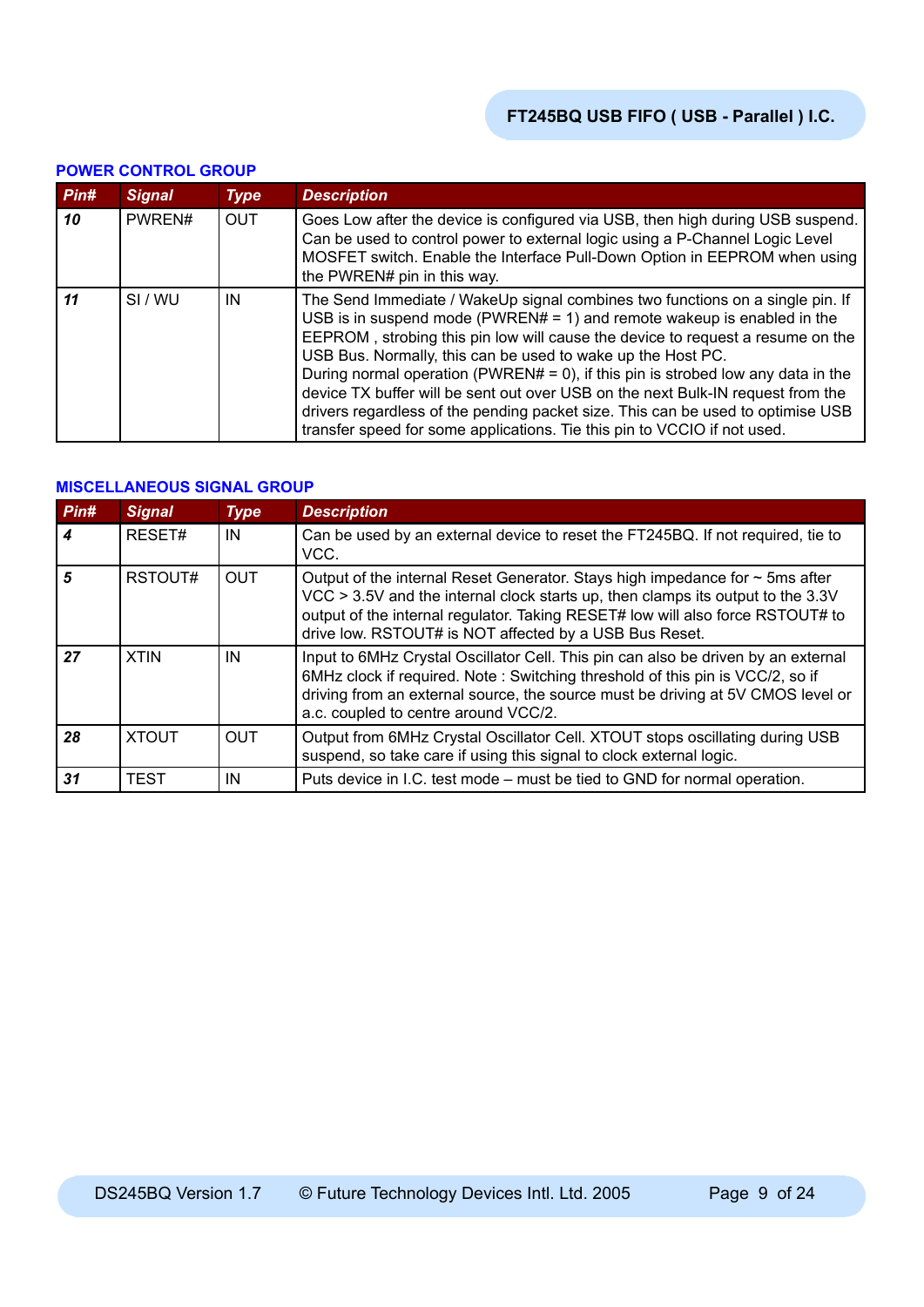| Pin# | <b>Signal</b> | <b>Type</b> | <b>Description</b>                                                                                                                                                                                                                                                                                                                                                                                      |
|------|---------------|-------------|---------------------------------------------------------------------------------------------------------------------------------------------------------------------------------------------------------------------------------------------------------------------------------------------------------------------------------------------------------------------------------------------------------|
| 6    | 3V3OUT        | <b>OUT</b>  | 3.3 volt Output from the integrated L.D.O. regulator This pin should be decoupled<br>to GND using a 33nF ceramic capacitor in close proximity to the device pin. Its<br>prime purpose is to provide the internal 3.3V supply to the USB transceiver cell<br>and the RSTOUT# pin. A small amount of current (<= 5mA) can be drawn from<br>this pin to power external 3.3V logic if required.             |
| 3,26 | <b>VCC</b>    | <b>PWR</b>  | +4.35 volt to +5.25 volt VCC to the device core, LDO and none-FIFO interface<br>pins.                                                                                                                                                                                                                                                                                                                   |
| 13   | <b>VCCIO</b>  | <b>PWR</b>  | +3.0 volt to +5.25 volt VCC to the FIFO interface pins 1012, 1416 and 1825.<br>When interfacing with 3.3V external logic in a bus powered design connect<br>VCCIO to a 3.3V supply generated from the USB bus. When interfacing with<br>3.3V external logic in a self powered design connect VCCIO to the 3.3V supply<br>of the external logic. Otherwise connect to VCC to drive out at 5V CMOS level. |
| 9,17 | GND           | <b>PWR</b>  | Device - Ground Supply Pins                                                                                                                                                                                                                                                                                                                                                                             |
| 30   | <b>AVCC</b>   | <b>PWR</b>  | Device - Analog Power Supply for the internal x8 clock multiplier                                                                                                                                                                                                                                                                                                                                       |
| 29   | <b>AGND</b>   | <b>PWR</b>  | Device - Analog Ground Supply for the internal x8 clock multiplier                                                                                                                                                                                                                                                                                                                                      |

#### **POWER AND GND GROUP**

**Note 1 :** In Input Mode, these pins are pulled to VCCIO via internal 200K resistors. These can be programmed to gently pull low during USB suspend ( PWREN# = "1" ) by setting this option in the EEPROM.

**Note 2:** During device reset, these pins are tri-state but pulled up to VCCIO via internal 200K resistors.

**Note 3:** During device reset, these pins are tri-state but pulled up to VCC via internal 200K resistors.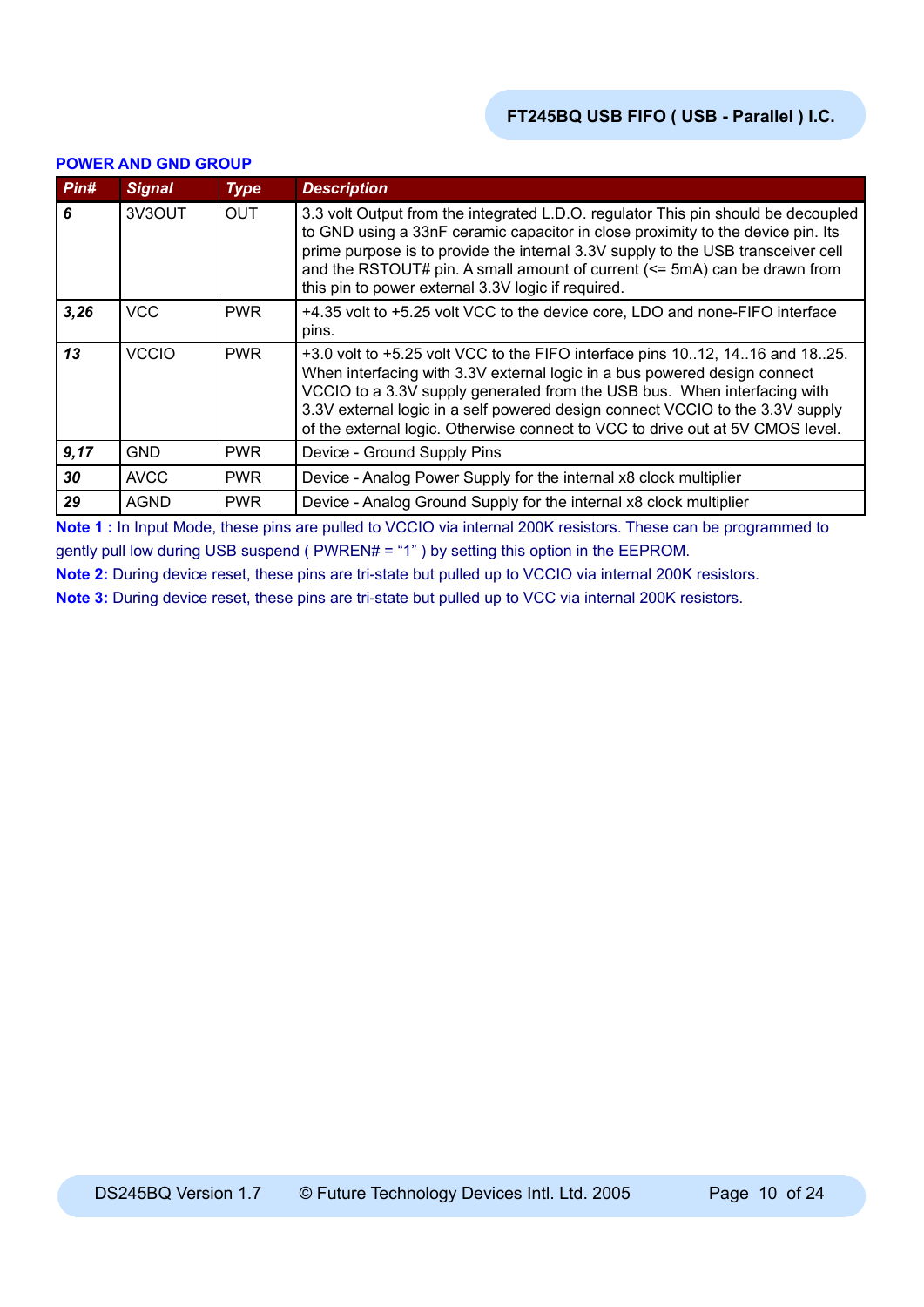#### **FT245BQ TIMING DIAGRAM – FIFO READ CYCLE**



| <b>Time</b>    | <b>Description</b>                                   | Min       | Max | Unit |
|----------------|------------------------------------------------------|-----------|-----|------|
| T <sub>1</sub> | <b>RD Active Pulse Width</b>                         | 50        |     | ns   |
| T <sub>2</sub> | RD to RD Pre-Charge Time                             | $50 + T6$ |     | ns   |
| T <sub>3</sub> | RD Active to Valid Data *** Note 4                   | 20        | 50  | ns   |
| T <sub>4</sub> | Valid Data Hold Time from RD Inactive *** Note 4   0 |           |     | ns   |
| T <sub>5</sub> | RD Inactive to RXF#                                  | 0         | 25  | ns   |
| T <sub>6</sub> | RXF inactive after RD cycle                          | 80        |     | ns   |

\*\*\* **Note 4** - Load 30 pF

#### FT245BQ TIMING DIAGRAM – FIFO WRITE CYCLE



DS245BQ Version 1.7 © Future Technology Devices Intl. Ltd. 2005 Page 11 of 24

T12 TXE inactive after WR cycle 80 and 80 ns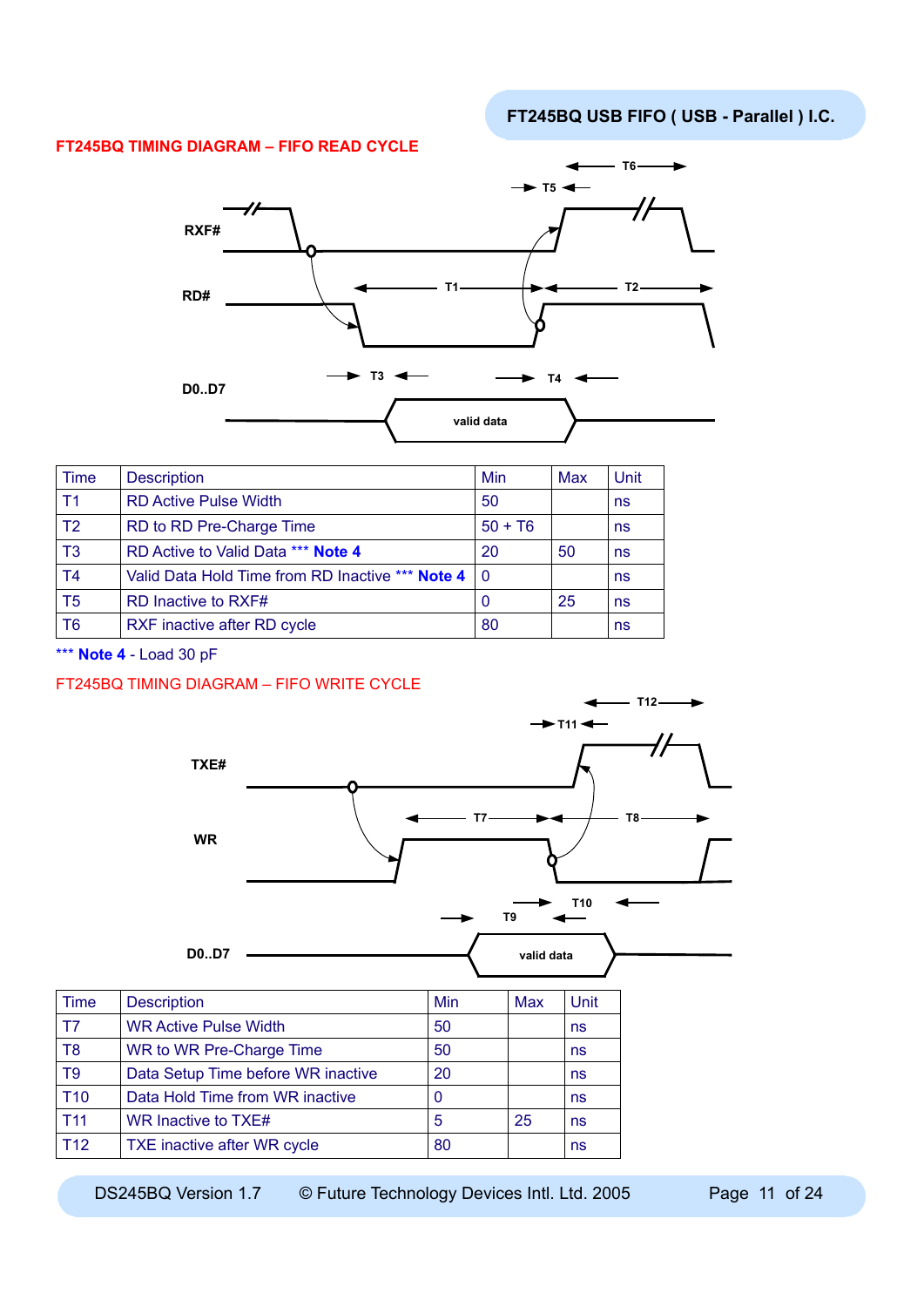## **5.0 Package Outline**



## **Figure 3 – QFN32 Package Dimensions**



The FT245BQ is supplied in a lead (Pb) free, leadless QFN package. This package has a 5 mm x 5 mm body with no protruding pins, and is ideal for projects where package area is critical. In the above drawing all dimensions are in millimetres. Note that there are two date code formats used - XXYY = Date Code where XX = 1 or 2 digit year number,  $YY = 2$  digit week number); or XYY-1 where  $X = 1$  digit year number, YY = 2 digit week number. The FT245BQ is fully compliant with the European Union RoHS directive.

A lead (Pb) free LQFP package version of the device is also available, part number FT245BL.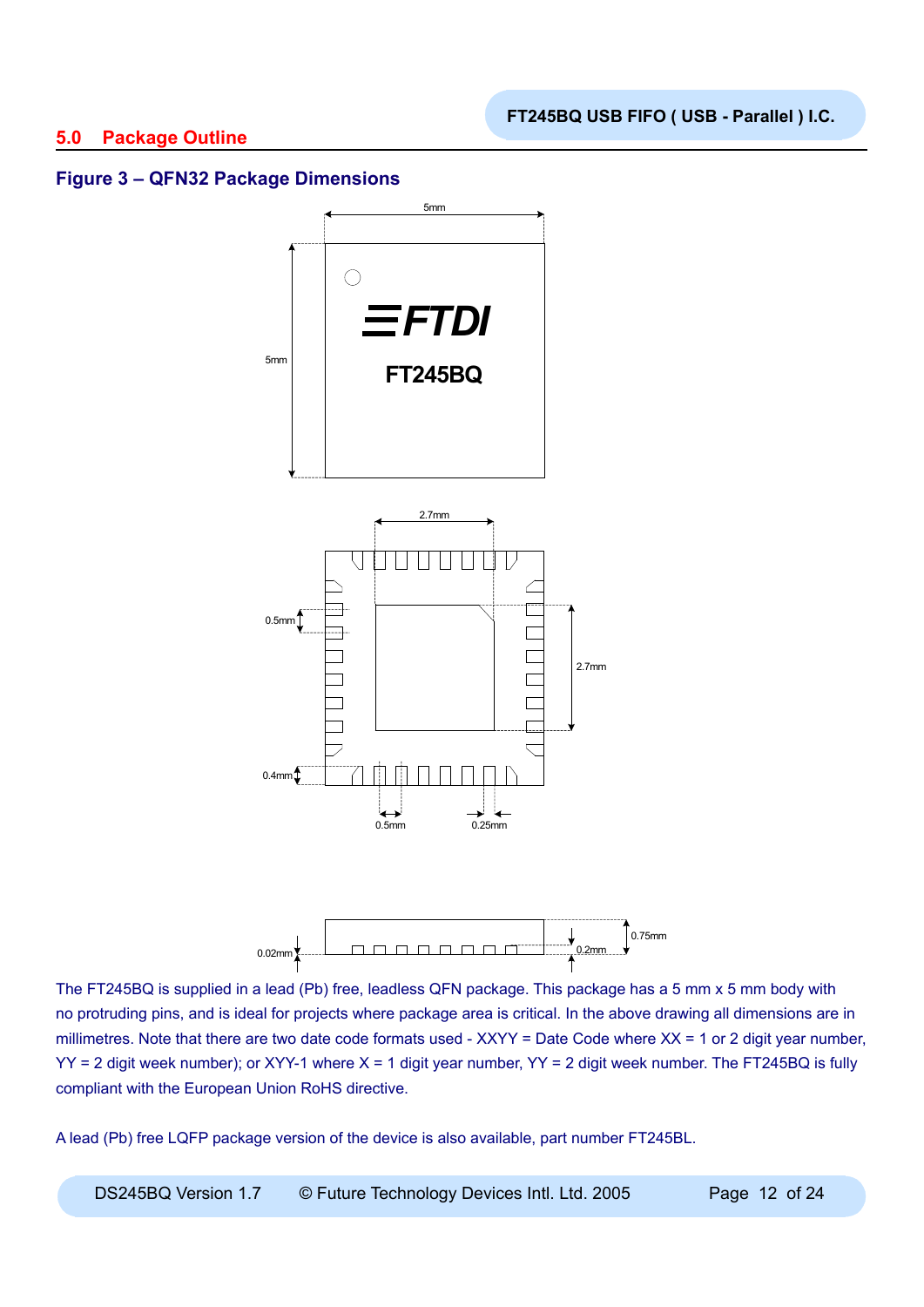# **6.0 Absolute Maximum Ratings**

These are the absolute maximum ratings for the FT245BQ device in accordance with the Absolute Maximum Rating System (IEC 60134). Exceeding these may cause permanent damage to the device.

| <b>Parameter</b>                                                           | <b>Value</b>                                     | <b>Units</b> |
|----------------------------------------------------------------------------|--------------------------------------------------|--------------|
| Storage Temperature                                                        | $-65^{\circ}$ C to + 150 $^{\circ}$ C            | Degrees C    |
| Floor Life (Out of Bag) at Factory Ambient<br>(30°C/60% Relative Humidity) | 192 Hours (Level 3 Compliant)<br><b>**Note 5</b> |              |
| Ambient Temperature (Power Applied)                                        | $0^{\circ}$ C to + 70 $^{\circ}$ C               | Degrees C    |
| M.T.B.F. (at $35^{\circ}$ C)                                               | 247484 Hours $\approx$ 28 Years                  |              |
| <b>VCC Supply Voltage</b>                                                  | $-0.5$ to $+6.00$                                | V            |
| D.C. Input Voltage - USBDP and USBDM                                       | $-0.5$ to $+3.8$                                 | V            |
| D.C. Input Voltage - High Impedance Bidirectionals                         | $-0.5$ to $+(Vec +0.5)$                          | V            |
| D.C. Input Voltage - All other Inputs                                      | $-0.5$ to $+(Vec +0.5)$                          | V            |
| DC Output Current - Outputs                                                | 24                                               | mA           |
| DC Output Current - Low Impedance Bidirectionals                           | 24                                               | mA           |
| Power Dissipation (VCC = 5.25V)                                            | 500                                              | mW           |
| Electrostatic Discharge Voltage (Human Body Model) (I < 1uA)               | $+/- 3000$                                       | $\vee$       |
| Latch Up Current ( $Vi = +/- 10V$ maximum, for 10 ms)                      | $+/-200$                                         | mA           |

\*\*\* **Note 5** - If devices are stored out of the packaging beyond this time limit the devices should be baked before use. *The devices should be ramped up to a temperature of 110*<sup>o</sup> C *and baked for 8 to 10 hours.*

# **6.1 D.C. Characteristics**

#### **DC Characteristics (Ambient Temperature = 0 to 70°C)**

#### **Operating Voltage and Current**

| <b>Parameter</b> | <b>Description</b>                    | Min                      | Typ                      | <b>Max</b> | Units | <b>Conditions</b>       |
|------------------|---------------------------------------|--------------------------|--------------------------|------------|-------|-------------------------|
| Vcc1             | <b>VCC Operating Supply Voltage</b>   | 4.35                     | 5.0                      | 5.25       |       |                         |
| Vcc2             | <b>VCCIO Operating Supply Voltage</b> | 3.0                      | $\overline{\phantom{0}}$ | 5.25       |       |                         |
| $_{lcc1}$        | <b>Operating Supply Current</b>       | $\overline{\phantom{0}}$ | 25                       | -          | mA    | <b>Normal Operation</b> |
| lcc2             | <b>Operating Supply Current</b>       | $\overline{\phantom{0}}$ | 100                      | 200        | uA    | USB Suspend *** Note 6  |

**\*\*\*Note 6** *– Supply current excludes the 200uA nominal drawn by the external pull-up resistor on USBDP.*

#### **FIFO Data / Control Bus IO Pin Characteristics ( VCCIO = 5.0V )**

| Parameter   | <b>Description</b>         | <b>Min</b> | Тур | Max | <b>Units</b> | <b>Conditions</b> |
|-------------|----------------------------|------------|-----|-----|--------------|-------------------|
| Voh         | Output Voltage High        | 3.2        | 4.1 | 4.9 |              | source = $2mA$    |
| Vol         | Output Voltage Low         | 0.3        | 0.4 | 0.6 |              | $sink = 2mA$      |
| Vin         | Input Switching Threshold  | 1.3        | 1.6 | 1.9 |              | *** Note 7        |
| <b>VHys</b> | Input Switching Hysteresis | 50         | 55  | 60  | mV           |                   |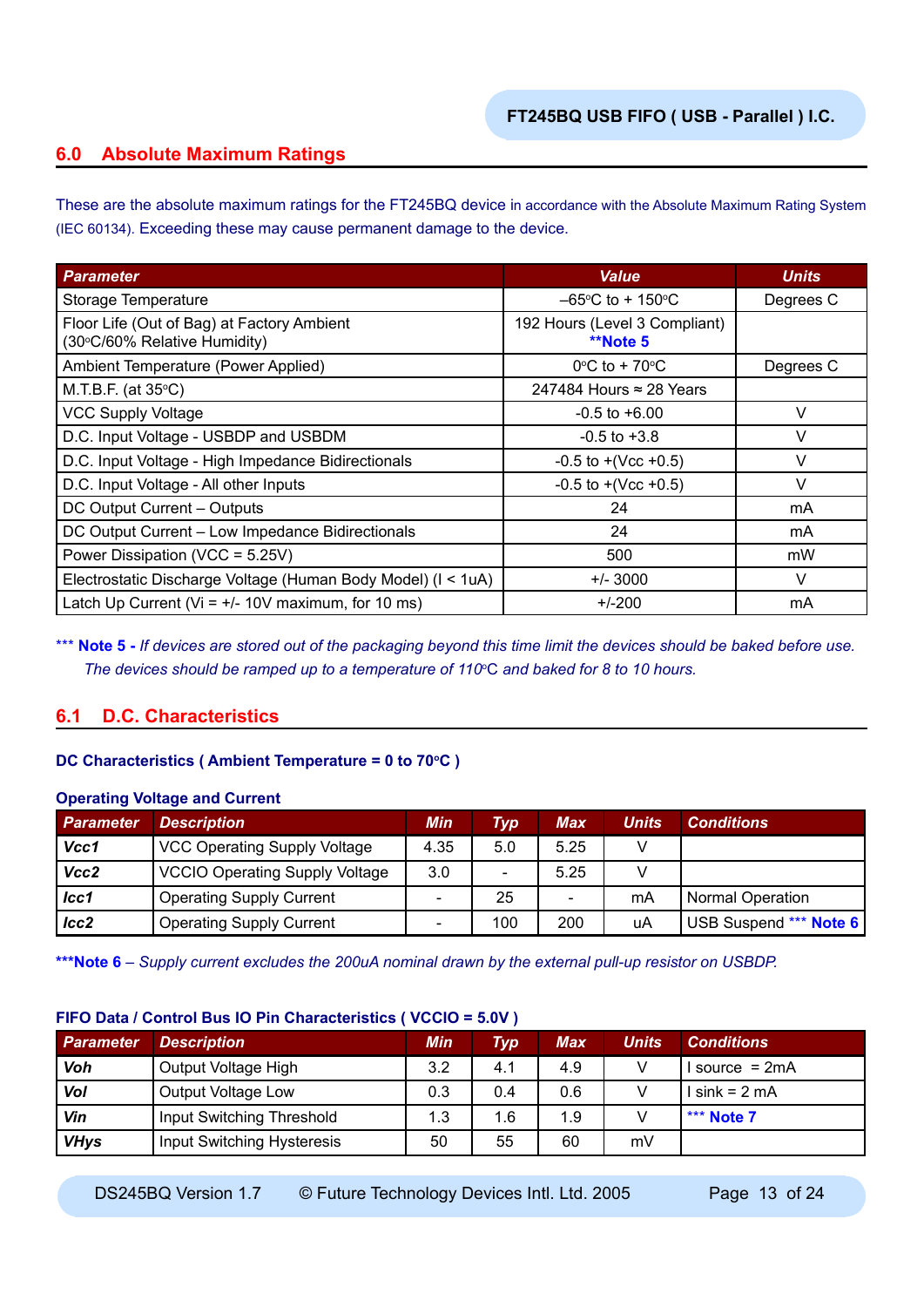| $\frac{1}{10}$ but $\frac{1}{10}$ but the business of the contract of the contract of $\frac{1}{10}$ |                            |               |     |     |       |                   |  |
|------------------------------------------------------------------------------------------------------|----------------------------|---------------|-----|-----|-------|-------------------|--|
| Parameter                                                                                            | <b>Description</b>         | Min           | Typ | Max | Units | <b>Conditions</b> |  |
| Voh                                                                                                  | Output Voltage High        | $2.2^{\circ}$ | 2.7 | 3.2 |       | source = $2mA$    |  |
| Vol                                                                                                  | Output Voltage Low         | 0.3           | 0.4 | 0.5 |       | $sin k = 4 mA$    |  |
| Vin                                                                                                  | Input Switching Threshold  | 1.0           | 1.2 | 1.5 |       | *** Note 7        |  |
| <b>VHys</b>                                                                                          | Input Switching Hysteresis | 20            | 25  | 30  | mV    |                   |  |

#### **FIFO Data / Control Bus IO Pin Characteristics ( VCCIO = 3V to 3.6V )**

**\*\*\*Note 7** *– Inputs or IO Pins in Input Mode have an internal 200K pull-up resistor to VCCIO.*

#### **XTIN / XTOUT Pin Characteristics**

| <b>Parameter</b> | <b>Description</b>        | Min | <b>Typ</b>               | Max | Units | <b>Conditions</b> |
|------------------|---------------------------|-----|--------------------------|-----|-------|-------------------|
| Voh              | Output Voltage High       | 4.0 | -                        | 5.0 |       | $Fosc = 6MHz$     |
| Vol              | Output Voltage Low        | 0.1 | $\overline{\phantom{a}}$ | 1.0 |       | $Fosc = 6MHz$     |
| Vin              | Input Switching Threshold | 1.8 | 2.5                      | 3.2 |       |                   |

#### **RESET#, TEST, EECS, EESK, EEDATA, IO Pin Characteristics**

| <b>Parameter</b> | <b>Description</b>         | <b>Min</b> | $\bm{T}\bm{y}\bm{p}^\dagger$ | <b>Max</b> | <b>Units</b> | <b>Conditions</b> |
|------------------|----------------------------|------------|------------------------------|------------|--------------|-------------------|
| Voh              | Output Voltage High        | 3.2        | 4.1                          | 4.9        |              | I source = 2mA    |
| Vol              | Output Voltage Low         | 0.3        | 0.4                          | 0.6        |              | $lsink = 2 mA$    |
| Vin              | Input Switching Threshold  | 1.3        | 1.6                          | 1.9        |              | *** Note $8$      |
| <b>VHys</b>      | Input Switching Hysteresis | 50         | 55                           | 60         | mV           |                   |

**\*\*\*Note 8** *– EECS, EESK and EEDATA pins have an internal 200K pull-up resistor to VCC*

## **RSTOUT Pin Characteristics**

| Parameter | <b>Description</b>  | Min | <b>Typ</b>               | Max | Units | <b>Conditions</b> |
|-----------|---------------------|-----|--------------------------|-----|-------|-------------------|
| Voh       | Output Voltage High | 3.0 | $\overline{\phantom{a}}$ | 3.6 |       | $Isource = 2mA$   |
| Vol       | Output Voltage Low  | 0.3 | $\overline{\phantom{0}}$ | 0.6 |       | $lsink = 2 mA$    |

#### **USB IO Pin Characteristics**

| <b>Parameter</b> | <b>Description</b>             | <b>Min</b> | <b>Typ</b> | <b>Max</b> | <b>Units</b> | <b>Conditions</b>                                          |
|------------------|--------------------------------|------------|------------|------------|--------------|------------------------------------------------------------|
| <b>UVoh</b>      | IO Pins Static Output (High)   | 2.8        |            | 3.6        | V            | $RI = 1.5K$ to 3V3Out (D+)<br>$RI = 15K$ to GND ( $D-$ )   |
| <b>UVol</b>      | IO Pins Static Output (Low)    | 0          |            | 0.3        | V            | $RI = 1.5K$ to 3V3Out (D+)<br>$RI = 15K$ to $GND$ ( $D-$ ) |
| <b>UVse</b>      | Single Ended Rx Threshold      | 0.8        |            | 2.0        | V            |                                                            |
| <b>UCom</b>      | Differential Common Mode       | 0.8        |            | 2.5        | V            |                                                            |
| <b>UVDif</b>     | Differential Input Sensitivity | 0.2        |            |            | V            |                                                            |
| <b>UDrvZ</b>     | Driver Output Impedance        | 29         |            | 44         | Ohm          | *** Note 9                                                 |

**Note 9** *– Driver Output Impedance includes the external 27R series resistors on USBDP and USBDM pins.*

DS245BQ Version 1.7 © Future Technology Devices Intl. Ltd. 2005 Page 14 of 24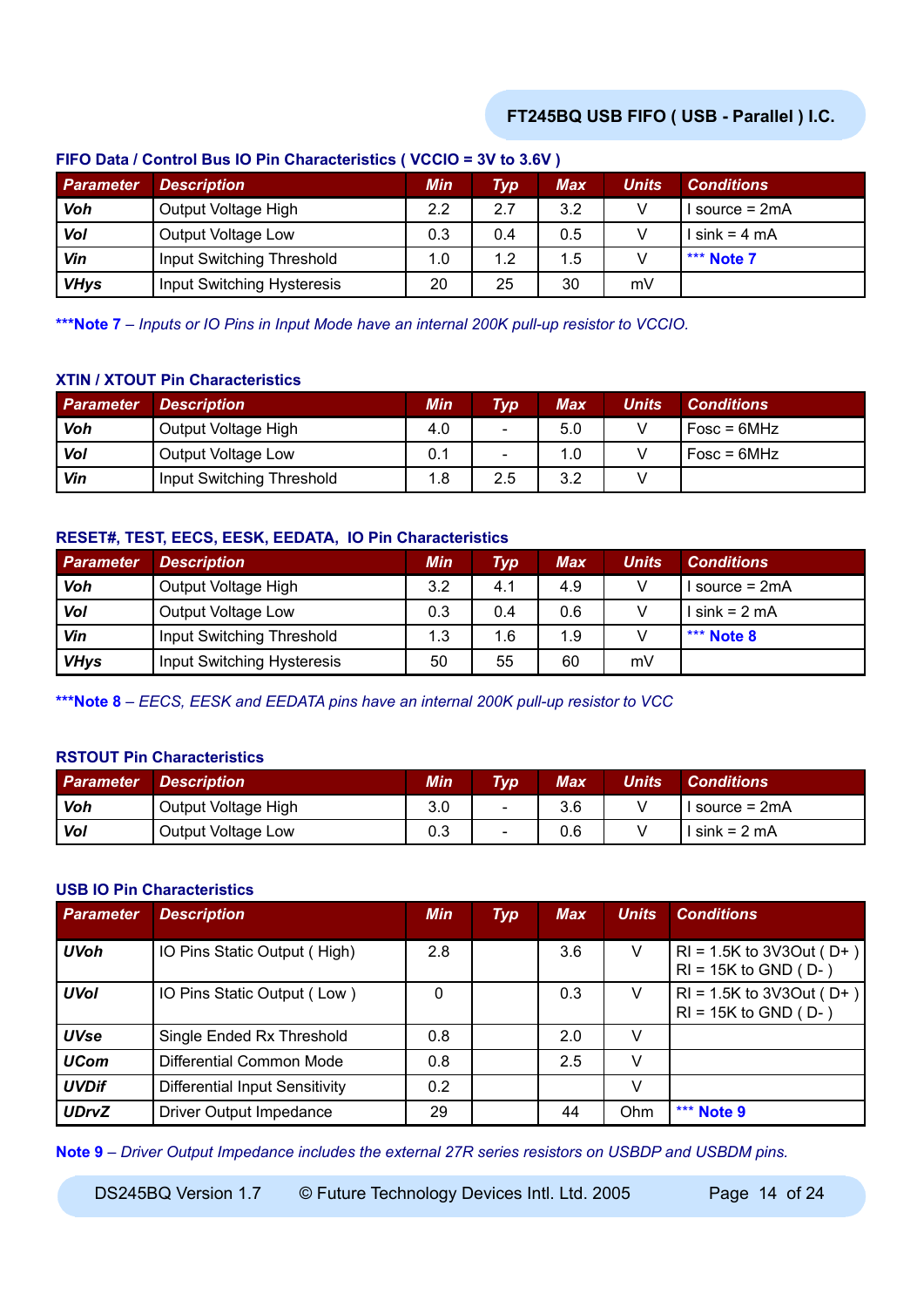# **7.0 Device Configuration Examples**

# **7.1 Oscillator Configurations**

## **Figure 4**

**3 Pin Ceramic Resonator Configuration**





Figure 4 illustrates how to use the FT245BQ with a 3-Pin Ceramic Resonator. A suitable part would be a ceramic resonator from Murata's CERALOCK range. (Murata Part Number CSTCR6M00G15), or equivalent. 3-Pin ceramic resonators have the load capacitors built into the resonator so no external loading capacitors are required. This makes for an economical configuration. The accuracy of this Murata ceramic resonator is +/- 0.1% and it is specifically designed for USB full speed applications. A 1 MOhm loading resistor across XTIN and XTOUT is recommended in order to guarantee this level of accuracy.

Other ceramic resonators with a lesser degree of accuracy ( typically +/- 0.5% ) are technically outwith the USB specification, but it has been calculated that using such a device will work satisfactorily in practice with a FT245BQ design.

Figure 5 illustrates how to use the FT245BQ with a 6MHz Crystal or 2-Pin Ceramic Resonator. In this case, these devices do not have in-built loading capacitors so these have to be added between XTIN, XTOUT and GND as shown. A value of 27pF is shown as the capacitor in the example – this will be good for many crystals and some resonators but do select the value based on the manufacturers recommendations wherever possible. If using a crystal, use a parallel cut type. If using a resonator, see the previous note on frequency accuracy.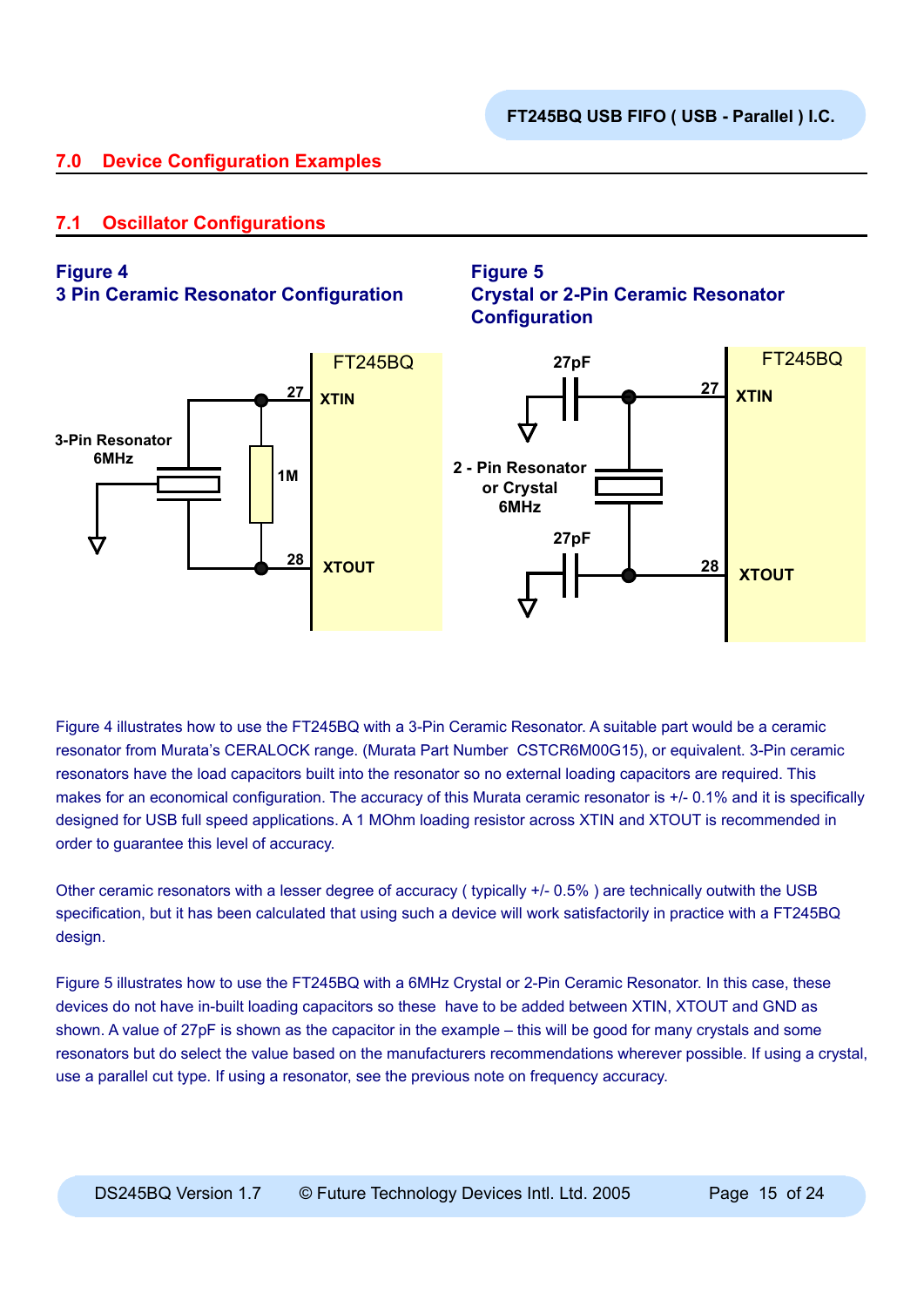# **7.2 EEPROM Configuration**

# **Figure 6**



**EEPROM Configuration** Figure 6 illustrates how to connect the FT245BQ to the 93C46 (93C56 or 93C66) EEPROM. EECS (pin 32) is directly connected to the chip select (CS) pin of the EEPROM. EESK (pin 1) is directly connected to the clock (SK) pin of the EEPROM. EEDATA (pin 2) is directly connected to the Data In (Din) pin of the EEPROM. There is a potential condition whereby both the Data Output (Dout) of the EEPROM can drive out at the same time as the EEDATA pin of the FT245BQ. To prevent potential data clash in this situation, the Dout of the EEPROM is connected to EEDATA of the FT245BQ via a 2.2 K resistor.

> Following a power-on reset or a USB reset, the FT245BQ will scan the EEPROM to find out a) if an EEPROM is attached to the Device and b) if the data in the device is valid. If both of these are the case, then the FT245BQ will use the data in the EEPROM, otherwise it will use its built-in default values. When a valid command is issued to the EEPROM from the FT245BQ, the EEPROM will acknowledge the command by pulling its Dout pin low. In order to check for this condition, it is necessary to pull Dout high using a 10K resistor. If the command acknowledge doesn't happen then EEDATA will be pulled high by the 10K resistor during this part of the cycle and the device will detect an invalid command or no EEPROM present.

There are two varieties of these EEPROM's on the market – one is configured as being 16 bits wide, the other is configured as being 8 bits wide. These are available from many sources such as Microchip, ST Micro, ISSI etc. The FT245BQ requires EEPROM's with a 16-bit wide configuration such as the Microchip 93LC46B device. The EEPROM must be capable of reading data at a 1Mb clock rate at a supply voltage of 4.35V to 5.25V. Most available parts are capable of this.

Check the manufacturers data sheet to find out how to connect pins 6 and 7 of the EEPROM. Some devices specify these as no-connect, others use them for selecting 8 / 16 bit mode or for test functions. Some other parts have their pinout rotated by  $90^\circ$  so please select the required part and its options carefully.

It is possible to "share" the EEPROM between the FT245BQ and another external device such as an MCU. However, this can only be done when the FT245BQ is in its reset condition as it tri-states its EEPROM interface at that time. A typical configuration would use four bits of an MCU IO Port. One bit would be used to hold the FT245BQ reset (using RESET#) on power-up, the other three would connect to the EECS, EESK and EEDATA pins of the FT245BQ in order to read / write data to the EEPROM at this time. Once the MCU has read / written the EEPROM, it would take RESET# high to allow the FT245BQ to configure itself and enumerate over USB.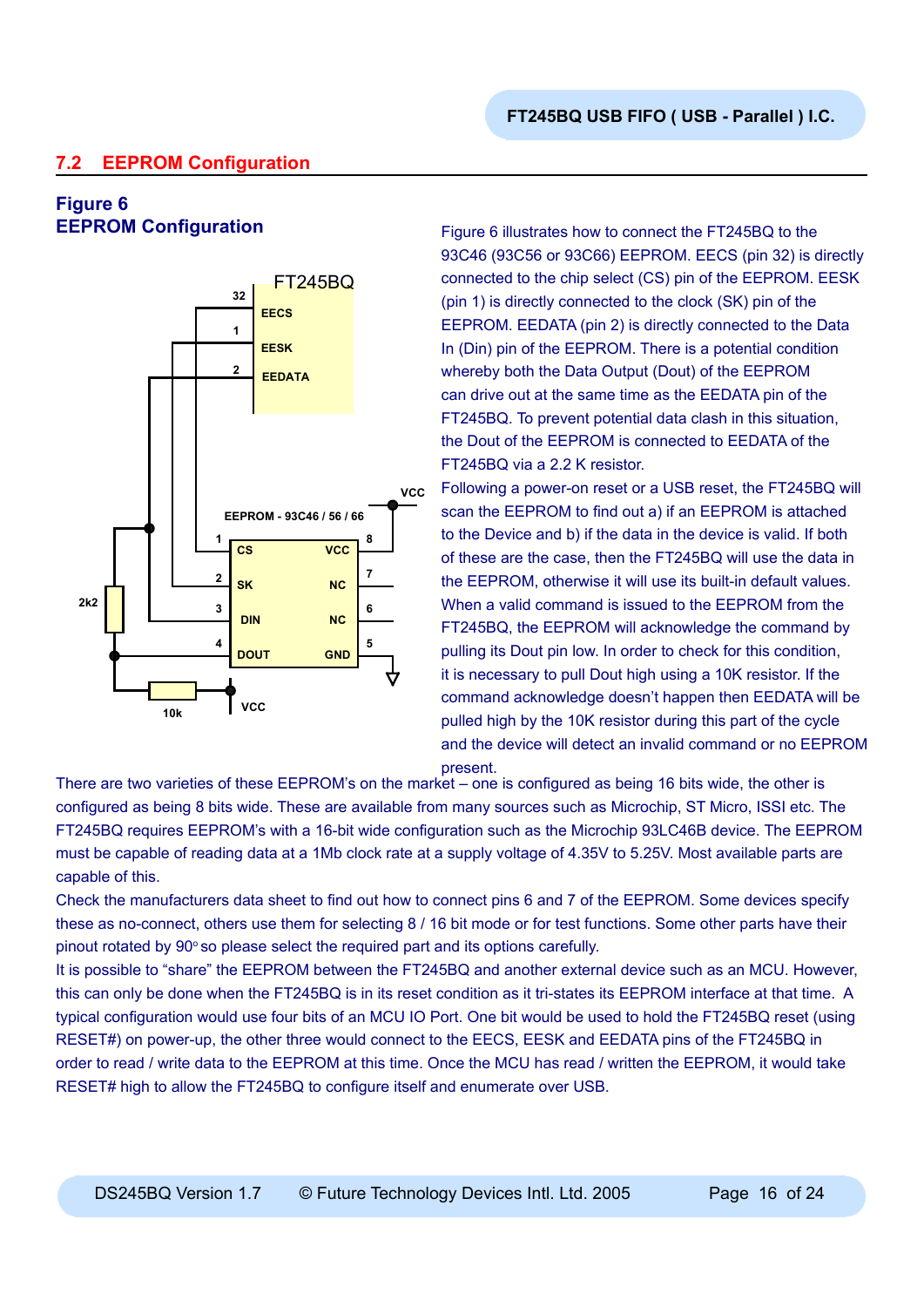# **7.3 USB Bus Powered and Self Powered Configuration**

# **Figure 7**

# **USB Bus Powered Configuration**



Figure 7 illustrates a typical USB bus powered configuration. A USB Bus Powered device gets its power from the USB bus. Basic rules for USB Bus power devices are as follows –

- a) On plug-in, the device must draw no more than 100mA
- b) On USB Suspend the device must draw no more than 500uA.
- c) A Bus Powered High Power Device (one that draws more than 100mA) should use the PWREN# pin to keep the current below 100mA on plug-in and 500uA on USB suspend.
- d) A device that consumes more than 100mA can not be plugged into a USB Bus Powered Hub
- e) No device can draw more that 500mA from the USB Bus.

The power descriptor in the EEPROM should be programmed to match the current draw of the device.

A Ferrite Bead is connected in series with USB power to prevent noise from the device and associated circuitry (EMI) being radiated down the USB cable to the Host. The value of the Ferrite Bead depends on the total current required by the circuit – a suitable range of Ferrite Beads is available from Steward ([www.steward.com](http://www.steward.com)) for example Steward Part # **MI0805K400R-00 also available as DigiKey Part #** 240-1035-1.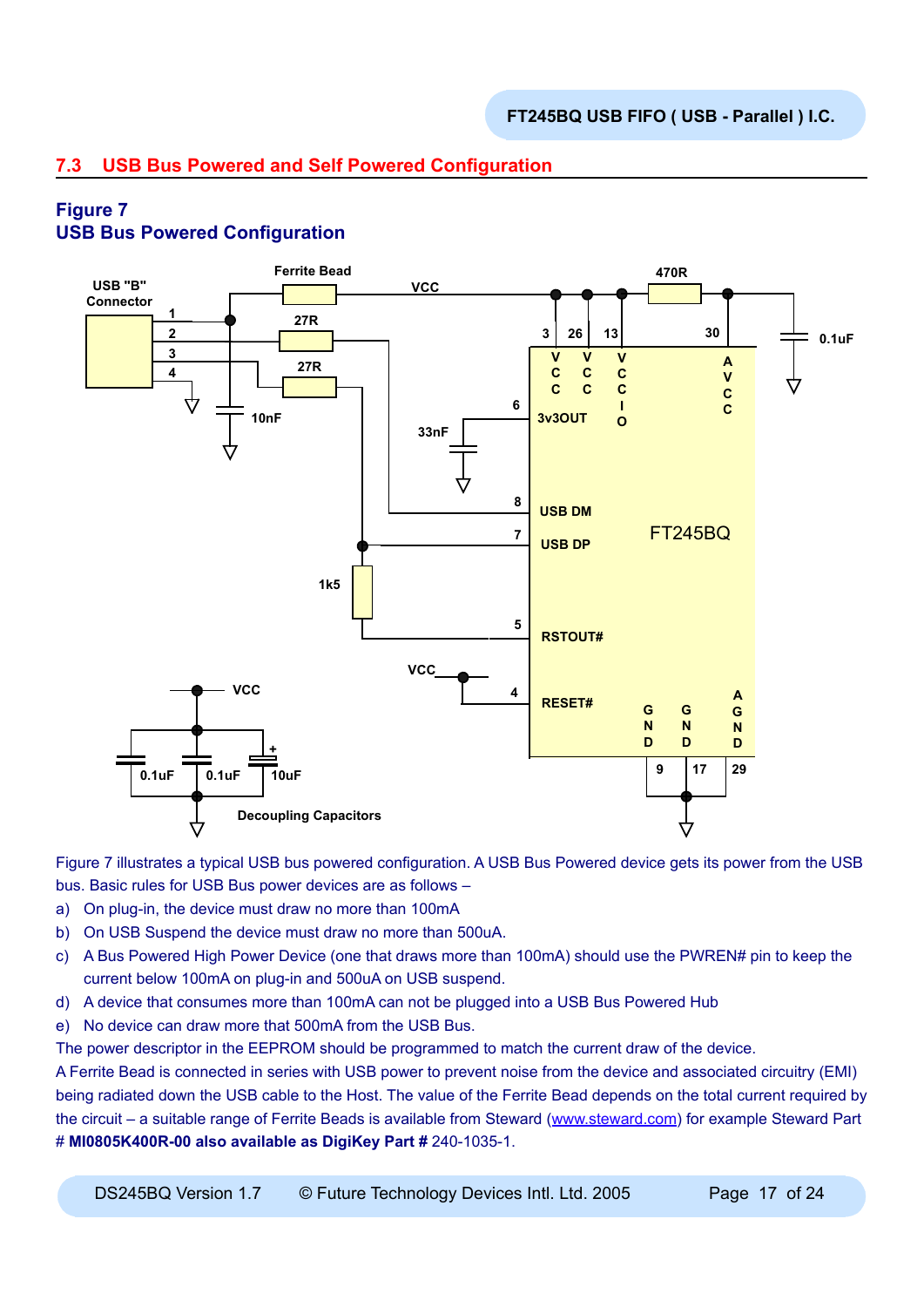



Figure 8 illustrates a typical USB self powered configuration. A USB Self Powered device gets its power from its own POWER SUPPLY and does not draw current from the USB bus. The basic rules for USB Self power devices are as follows –

- a) A Self-Powered device should not force current down the USB bus when the USB Host or Hub Controller is powered down.
- b) A Self Powered Device can take as much current as it likes during normal operation and USB suspend as it has its own POWER SUPPLY.
- c) A Self Powered Device can be used with any USB Host and both Bus and Self Powered USB Hubs

The USB power descriptor option in the EEPROM should be programmed to a value of zero (self powered).

To meet requirement a) the 1.5K pull-up resistor on USBDP is connected to RSTOUT# as per the bus-power circuit. However, the USB Bus Power is used to control the RESET# Pin of the FT245BQ device. When the USB Host or Hub is powered up RSTOUT# will pull the 1.5K resistor on USB DP to 3.3V, thus identifying the device as a full speed device to USB. When the USB Host or Hub power is off, RESET# will go low and the device will be held in reset. As RESET# is low, RSTOUT# will also be low, so no current will be forced down USBDP via the 1.5K pull-up resistor when the host or hub is powered down. Failure to do this may cause some USB host or hub controllers to power up erratically.

Note : When the FT245BQ is in reset, the FIFO interface pins all go tri-state. These pins have internal 200K pull-up resistors to VCCIO so they will gently pull high unless driven by some external logic.

DS245BQ Version 1.7  $\circ$  Future Technology Devices Intl. Ltd. 2005 Page 18 of 24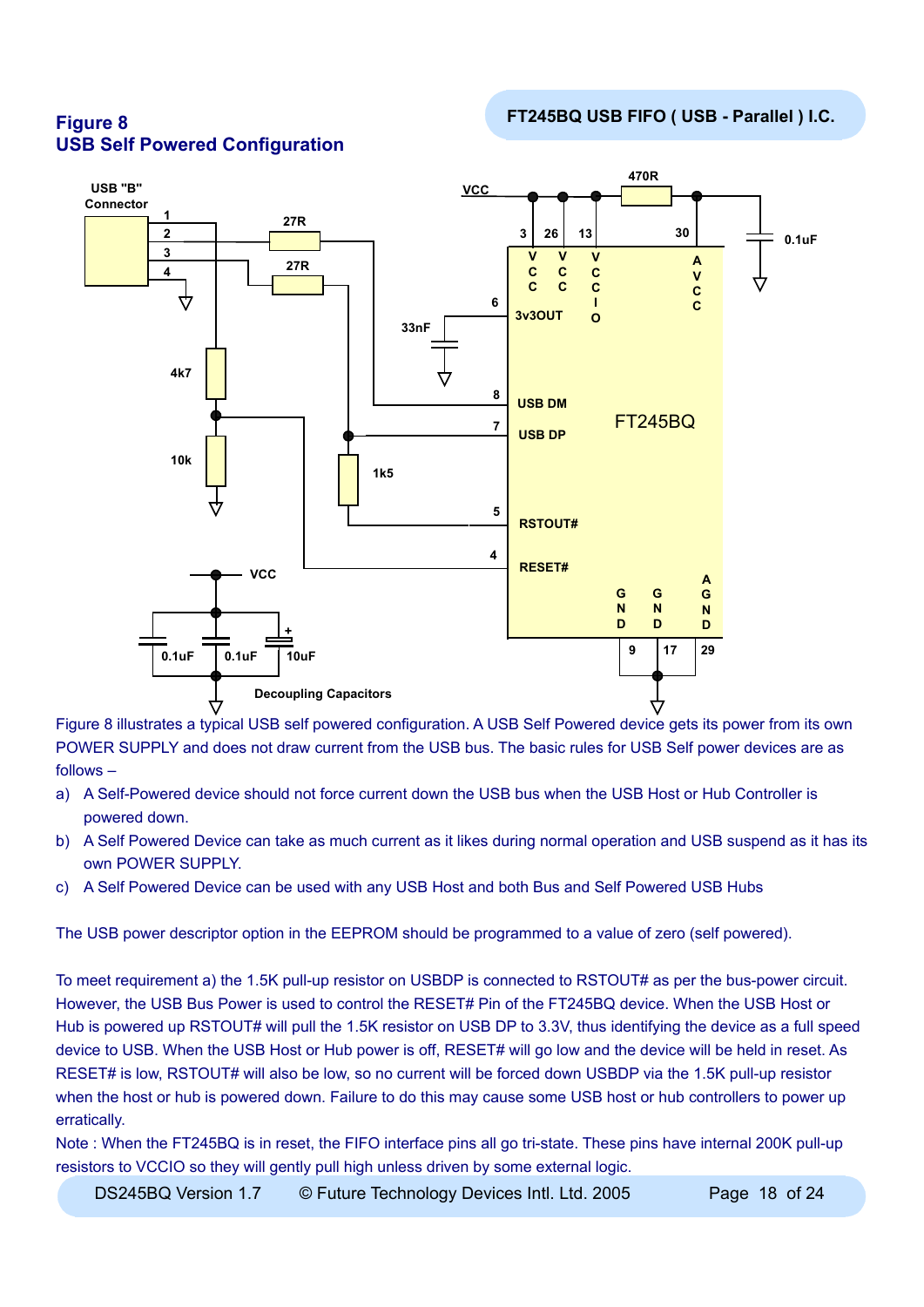

# **Figure 9 Bus Powered Circuit with 3.3V logic drive / supply voltage**

Figure 9 shows how to configure the FT245BQ to interface with a 3.3V logic device. In this example, a discrete 3.3V regulator is used to supply the 3.3V logic from the USB supply. VCCIO is connected to the output of the 3.3V regulator, which in turn will cause the FIFO interface IO pins to drive out at 3.3V level. For USB bus powered circuits some considerations have to be taken into account when selecting the regulator –

- a) The regulator must be capable of sustaining its output voltage with an input voltage of 4.35 volts. A Low Drop Out (LDO) regulator must be selected.
- b) The quiescent current of the regulator must be low in order to meet the USB suspend total current requirement of <= 500uA during USB suspend.

An example of a regulator family that meets these requirements is the MicroChip (Telcom) TC55 Series. These devices can supply up to 250mA current and have a quiescent current of under 1uA.

In some cases, where only a small amount of current is required (< 5mA), it may be possible to use the in-built regulator of the FT245BQ to supply the 3.3V without any other components being required. In this case, connect VCCIO to the 3V3OUT pin of the FT245BQ.

Note : It should be emphasised that the 3.3V supply for VCCIO in a bus powered design with a 3.3V logic interface should come from an LDO which is supplied by USB bus, or from the 3V3OUT pin of the FT245BQ, and not from any other source.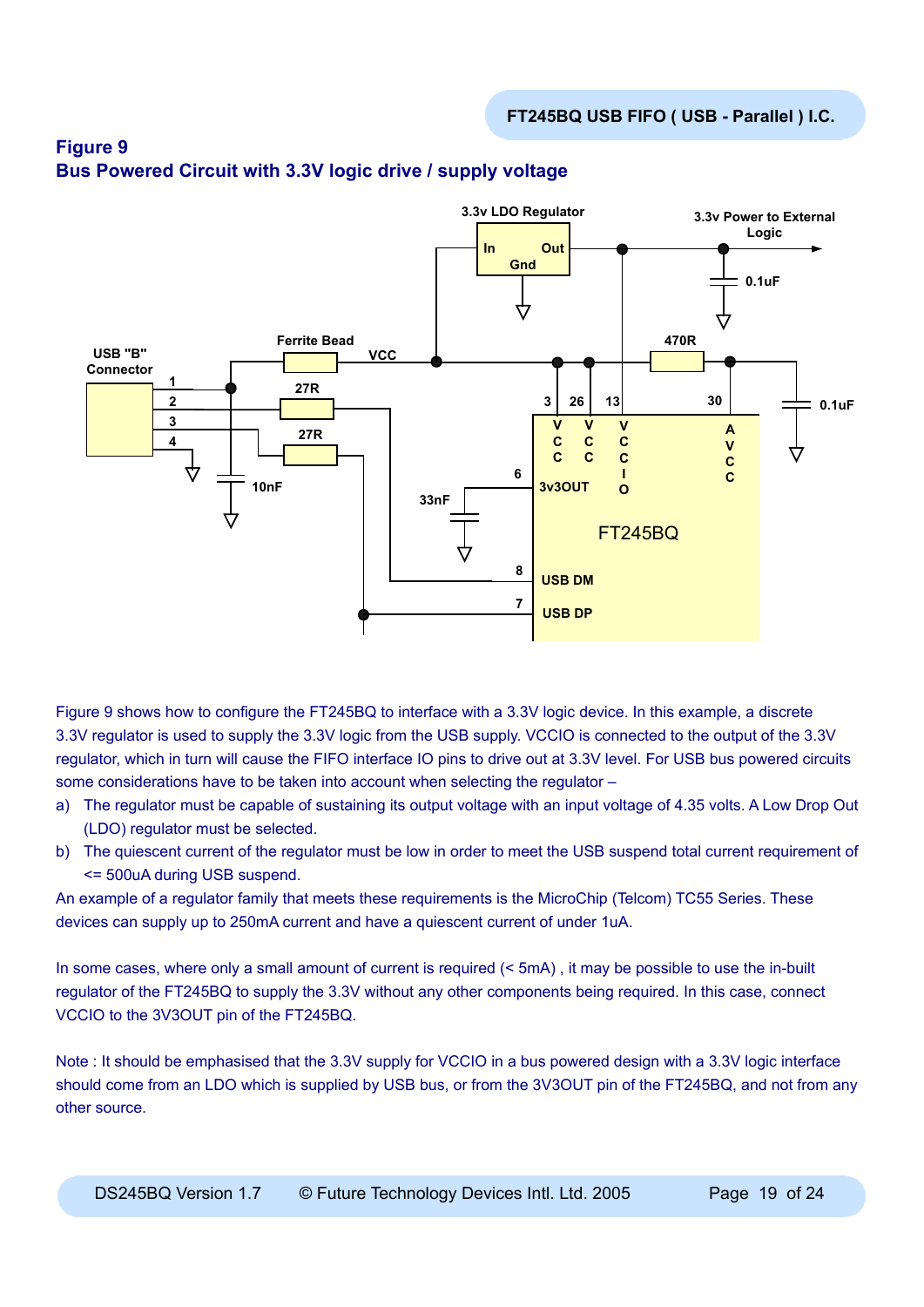

# **Figure 10 Self Powered Circuit with 3.3 V logic drive / supply voltage**

Figure 10 is an example of a USB self powered design with 3.3V interface. In this case VCCIO is supplied by an external 3.3V supply in order to make the device IO pins drive out at 3.3V logic level, thus allowing it to be connected to a 3.3V MCU or other external logic. A USB self powered design uses its own power supplies, and does not draw any of its power from the USB bus. In such cases, no special care need be taken to meet the USB suspend current (0.5 mA) as the device does not get its power from the USB port.

As with bus powered 3.3V interface designs, in some cases, where only a small amount of current is required (<5mA), it may be possible to use the in-built regulator of the FT245BQ to supply the 3.3V without any other components being required. In this case, connect VCCIO to the 3v3OUT pin of the FT245BQ.

Note that if SI/WU is not being used it should be pulled up to VCCIO.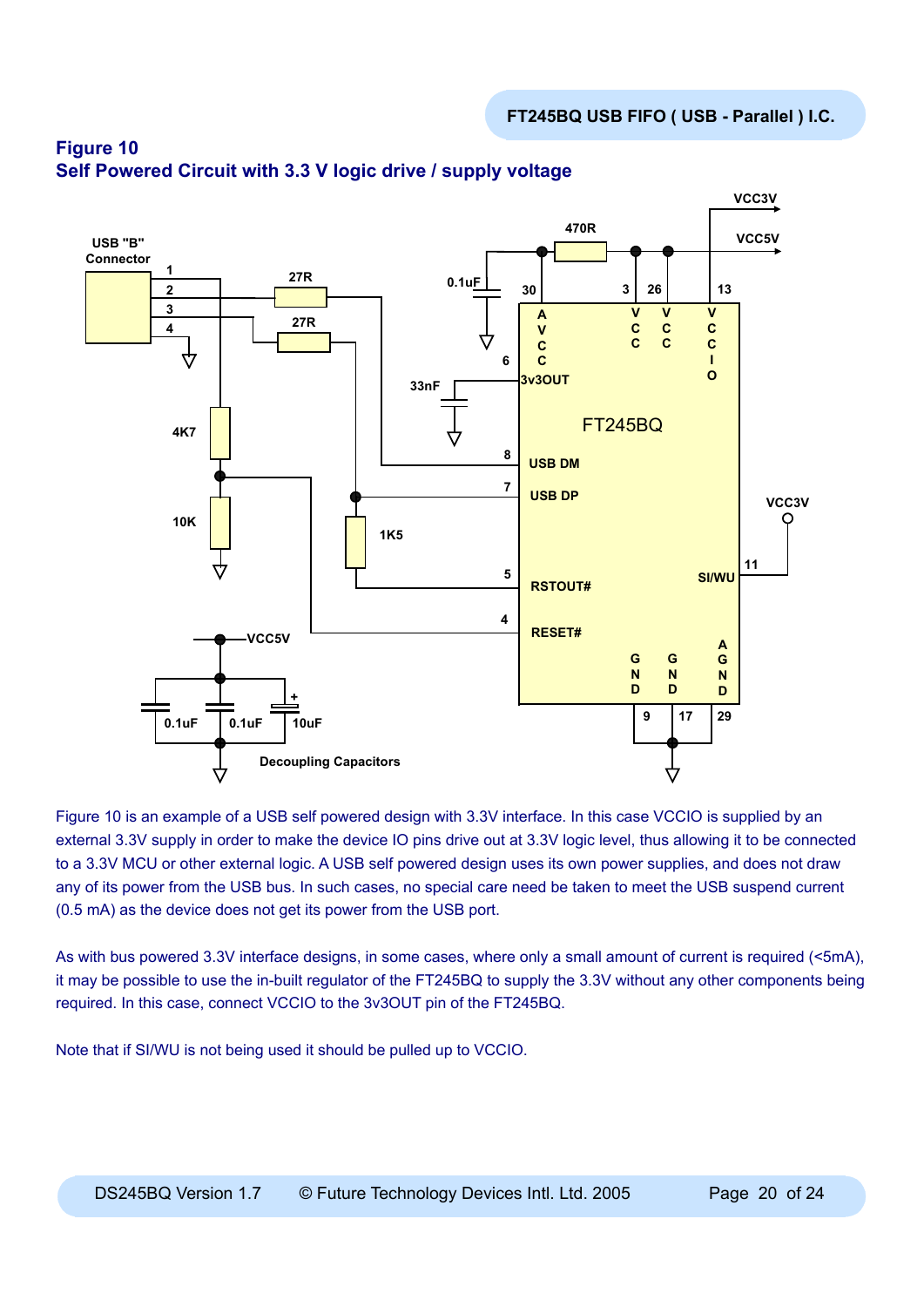

USB Bus powered circuits need to be able to power down in USB suspend mode in order to meet the <= 500uA total suspend current requirement (including external logic). Some external logic can power itself down into a low current state by monitoring the PWREN# pin. For external logic that cannot power itself down in that way, the FT245BQ provides a simple but effective way of turning off power to external circuitry during USB suspend.

Figure 11 shows how to use a discrete P-Channel Logic Level MOSFET to control the power to external logic circuits. A suitable device could be a Fairchild NDT456P, or International Rectifier IRLML6402, or equivalent. It is recommended that a "soft start" circuit consisting of a 1K series resistor and a 0.1 uF capacitor are used to limit the current surge when the MOSFET turns on. Without the soft start circuit there is a danger that the transient power surge of the MOSFET turning on will reset the FT245BQ, or the USB host / hub controller. The values used here allow attached circuitry to power up with a slew rate of ~12.5 V per millisecond, in other words the output voltage will transition from GND to 5 V in approximately 400 microseconds.

Alternatively, a dedicated power switch I.C. with inbuilt "soft-start" can be used instead of a MOSFET. A suitable power switch i.c. for such an application would be a Micrel ([www.micrel.com](http://www.micrel.com)) MIC2025-2BL or equivalent. Please note the following points in connection with power controlled designs –

- a) The logic to be controlled must have its own reset circuitry so that it will automatically reset itself when power is reapplied on coming out of suspend.
- b) Set the Pull-down on Suspend option in the FT245BQ's EEPROM.
- c) For USB high-power bus powered device (one that consumes greater than 100 mA, and up to 500 mA of current from the USB bus), the power consumption of the device should be set in the max power field in the EEPROM. A high-power bus powered device must use this descriptor in the EEPROM to inform the system of its power requirements.
- d) For 3.3V power controlled circuits VCCIO must not be powered down with the external circuitry (PWREN# gets its VCC supply from VCCIO). Either connect the power switch between the output of the 3.3V regulator and the external 3.3V logic OR if appropriate power VCCIO from the 3v3OUT pin of the FT245BQ.

DS245BQ Version 1.7  $\circ$  Future Technology Devices Intl. Ltd. 2005 Page 21 of 24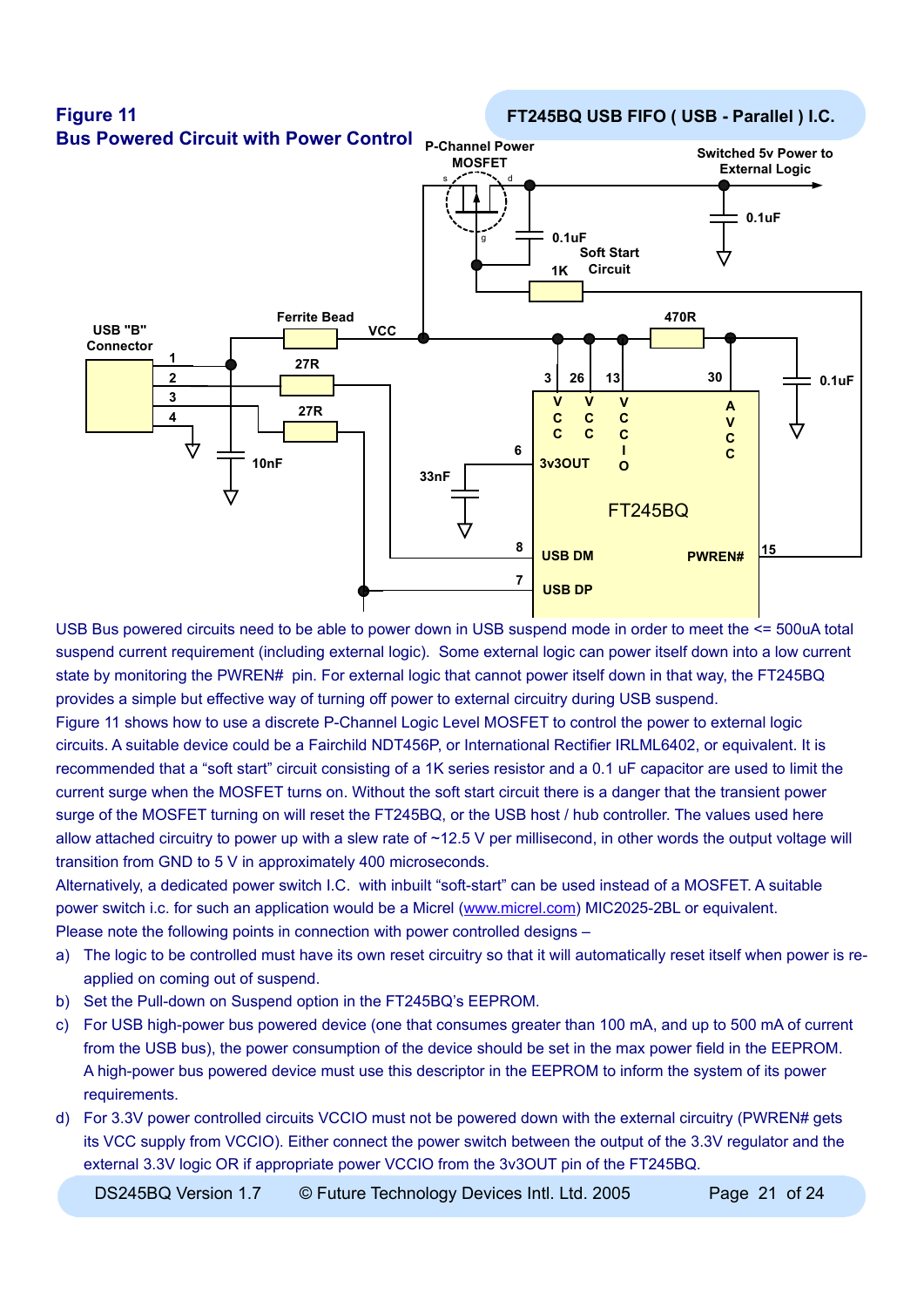

# **Figure 12 Microprocessor Interface Example**

Figure 12 illustrates a typical interface between the FT245BQ and a MicroController (MCU). This examples uses two IO Ports of the MCU, one port (8 bits) to transfer data and the other port (4 / 5 bits) to monitor the TXE# and RXF# status bits and generate the RD# and WR strobes to the FT245BQ as required. Optionally, SI / WU can be connected to another IO pin if this function is required. If the SI / WU function is not required, tie this pin of the FT245BQ to VCCIO. If the MCU is handling power management functions, then PWREN# should also be connected to an IO pin of the MCU.

The 8 data bits of Port 1 can be shared with other peripherals when the MCU is not accessing the FT245BQ.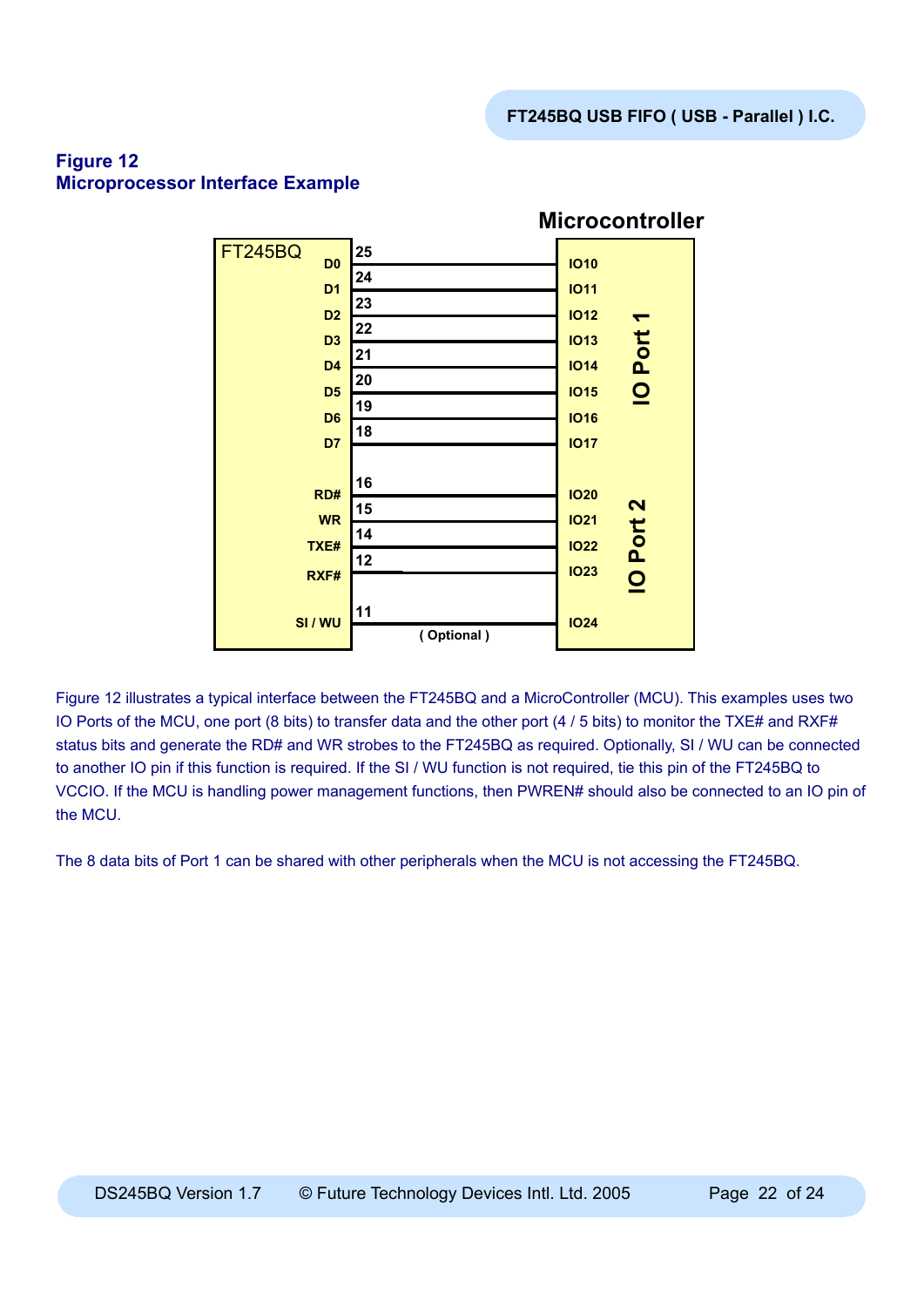## **8.0 Document Revision History**

#### **DS245B Version 1.0** – Initial document created 8th August 2002.

#### **DS245B Version 1.1** – Updated 23 October 2003

- Pin and package naming made consistent throughout data sheet.
- Section 1.0 Corrected data transfer rate for VCP drivers.
- Section 1.0 Amended to reflect availability of Mac OS X drivers.
- Section 1.1 Description of behaviour of TXE# and RXF# amended.
- Section 3.1 Minor changes to functional block descriptions.
- Section 2.0 Compatible EEPROM configurations corrected.
- Section 4.1 SI/WU Pin description amended.
- Section 4.1 RSTOUT# Pin description amended.
- Section 4.1 EEPROM interface Pin descriptions amended.
- Section 4.1 Note 2 should have referred to VCCIO, not VCC.
- Section 4.1 FIFO timing diagram amended.
- Section 6.1 Minimum Operating supply voltage adjusted.
- Section 7.1 Updated recommended ceramic resonator part number and circuit configuration.
- Section 7.3 "USB Self Powered Configuration (1)" (original Figure 8) removed. Recommended circuit for USB self powered designs updated.
- Section 7.3 Self Powered Circuit with 3.3V logic drive / supply voltage added (new figure 8).
- Section 7.3 Figure 11 Bus powered circuit with power control updated to add soft start circuit on MOSFET. Circuit description amended.

#### **DS245B Version 1.2** – Updated 20 November 2003.

- Section 6.1 FIFO Data control Bus IO pin characteristics amended
- Section 6.1 RESET#, TEST, EECS, EESK, and EEDATA pin characteristics amended.
- Section 6.1 RSTOUT# pin characteristics amended.

#### **DS245B Version 1.3** – Updated 10 December 2003

- Section 5.0 Package drawing amended.
- Section 6.0 Floor Life / Relative Humidity specification added. ESD and Latch Up specifications amended.
- Section 7.1 Required accuracy of crystal / resonator corrected.

#### **DS245B Version 1.4** – Updated 10 February 2004

- Grammar Corrections.
- Section 10.0 FTDI Address Updated
- Section 4.1 VCCIO Pin description ammended.

#### **DS245B Version 1.5** – Updated March 2004

- Section 4.1 FIFO EESK Pin Description amended
- Section 4.1 FIFO WR timings and diagram amended.
- Section 7.3 Figure 10 SI/WU Pin number corrected
- Section 7.3 Figure 11 PWREN# Pin number corrected

#### **DS245B Version 1.6** – Updated February 2005

- Section 1 Win CE VCP drivers now available
- Section 1 D2XX drivers for Win CE and Linux now available
- Section 5 FT245BQ (lead free) and FT245BQ (lead free QFN package) now available

#### **DS245B Version 1.7** – Updated December 2005

- Section 1 Driver OS availabillity updated
- Section 6.1 USB Data line absolute maximum rating added.